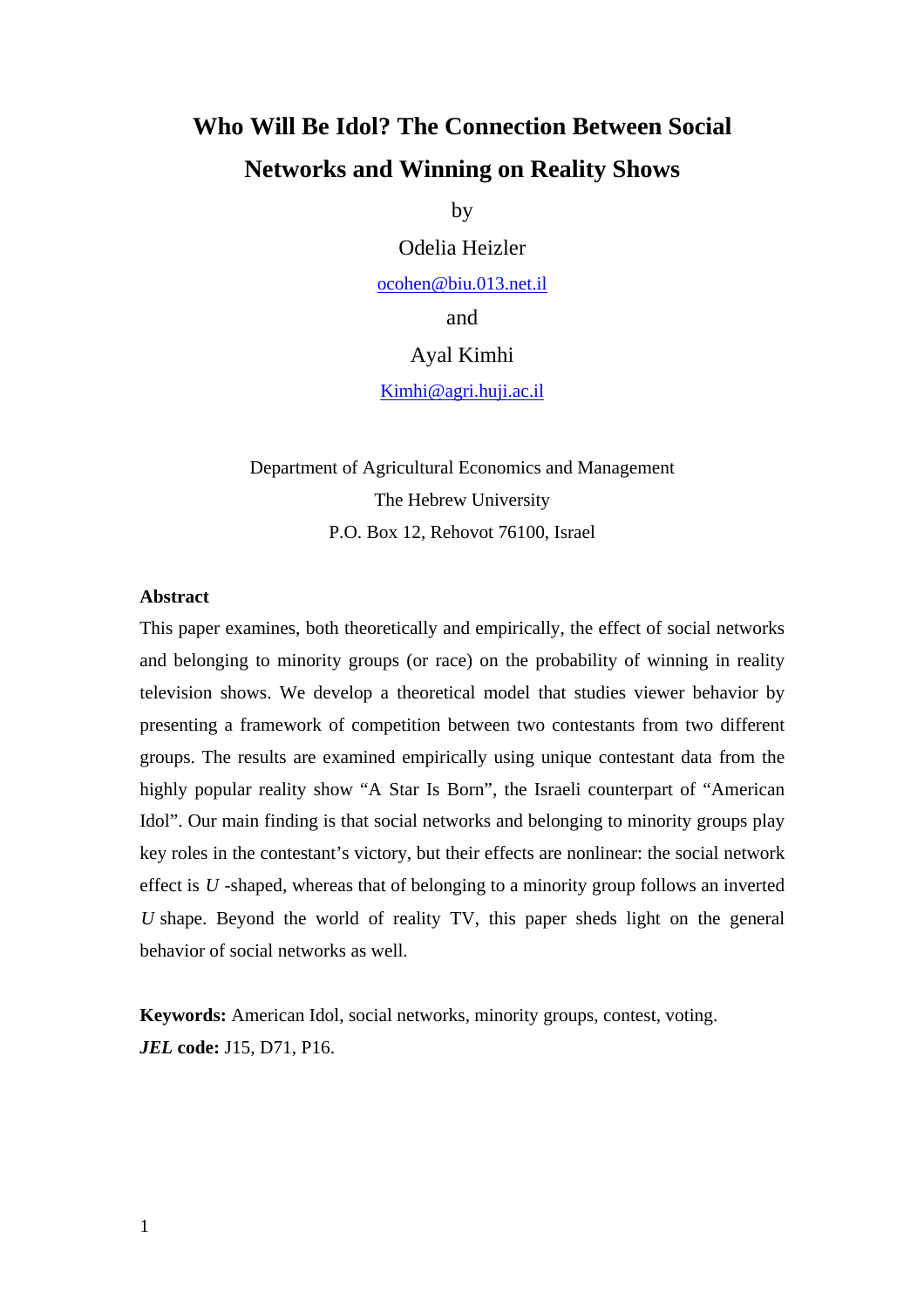#### **1. Introduction**

"American Idol"—based on the British TV show "Pop Idol", is the most popular and successful reality show on America's FOX TV network. "American Idol" is a singing competition, aimed at determining the best undiscovered young singers in the country. The judging system is democratic, with everyone being able to vote for his or her favorite contestant. In the 2007 season, "American Idol" drew a massive audience of 37.7 million viewers, peaking in the last half hour at more than 41 million viewers, and received a record  $74$  million votes.<sup>1</sup> The "American Idol" format is successful worldwide. It has a plethora of spinoffs, including "Australian Idol", "Canadian Idol", "Indian Idol", "Idols West Africa", "Latin American Idol", "New Zealand Idol", "Pinoy Idol" (in the Philippines), and "A Star Is Born" (in Israel), to name a few.

 Although the aim of "American Idol" and its counterparts is to find the most talented young singer in the country, viewer preferences may be affected by a variety of considerations beyond those of contestant ability or performance. The case of Sanjaya Malakar is an example of this: Malakar advanced to 7th place in season 6 of "American Idol" by getting the popular vote, despite poor reviews by the show's judges. One of those judges, Simon Cowell, threatened that if Malakar won, he would not return to judge the following show, even though he was contractually obligated to do so. Other competitors who won praises from the judges, like Antonella Barba, were eliminated in preliminary rounds. The British Rock star Elton John, once a guest judge on "American Idol", came right out with the claim that the voting by the national viewing audience was "incredibly racist".<sup>2</sup>

Lee (2006) dealt with the question of whether the viewers of "American Idol" are racially biased by using ratings data from the first four seasons, 2002 through 2005. He found that the racial composition of the contestants affects the viewing of black and non-black households, such that as the share of black contestants increases, the black households' rating increases, whereas the non-black households' rating decreases. Lee (2006) also found strong evidence for same-race preferences in the

<sup>&</sup>lt;sup>1</sup> Source: Wikipedia (http://en.wikipedia.org/wiki/American\_Idol).

<sup>&</sup>lt;sup>2</sup> According to Reuters, Source:  $\frac{http://au.news.yahoo.com/040427/11/oqwi.html.}$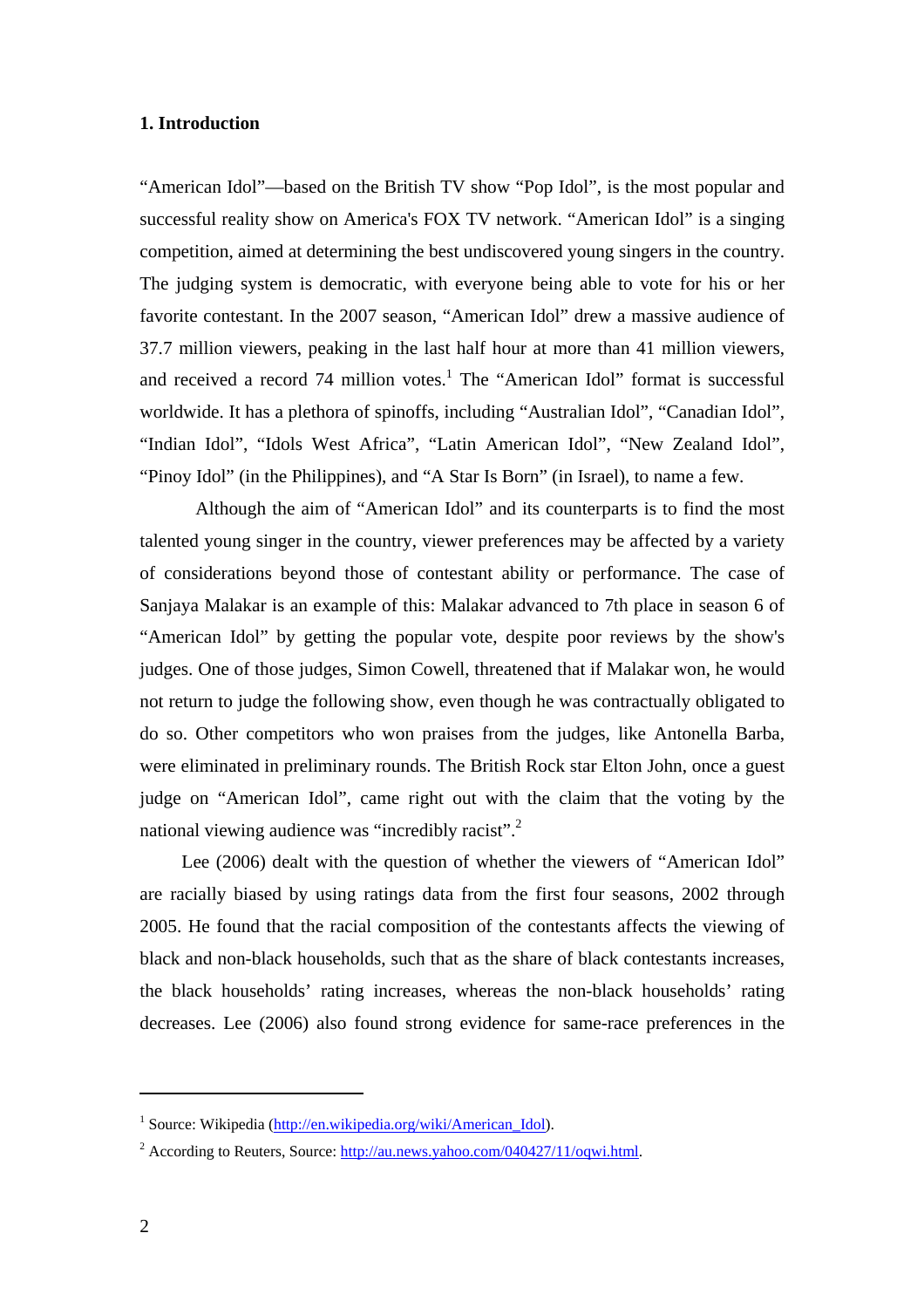voting: a black contestant was less likely to be voted off when there were relatively more black viewers.

A vast number of economic and sociological studies have taken on the subject of same-race preferences (see, for example, Marshall, 1974; Holzer and Ihlanfeldt, 1998). Becker's pioneer study (1971) identified three principal sources of racial discrimination: discrimination by employers, discrimination by fellow workers, and discrimination by consumers. Becker discussed the issue of consumer discrimination directly reducing productivity, making it impossible to tell whether differential productivity is the effect of discrimination or of differential ability to do the job. Studies show that racial preferences or racial discrimination begin at a young age. Clark and Clark (1950) showed that 3- to 7-year-olds already had racial preferences: most of white skin children preferred dolls with white skin color and rejected dolls with brown skin color. They also found that the children's knowledge of the concept of racial difference had been established with the age. These racial preferences can then be expressed in choice of spouse, neighborhood, friends and even favorite TV show (see, for example, Wong, 2003).

Preferences for, or identification with specific contestants, irrespective of ability, can also be explained by social networks. There is a substantial body of economic and sociological literature on the important role played by social networks in human interactions and in communicating valuable information (see Bala and Goyal, 2000). This information may include, among other things, job and accommodation options, business opportunities, stock market tips and product quality. For example, Montgomery (1991) presented a long list of studies on the important role of social ties, such as friends and relatives, in job-search outcomes. Carrington et al. (1996) investigated the effect of social networks on immigrants' choice of location in their host country. A social network is created among two or more people with a common denominator, which can be broad (such as belonging to the same minority or religious group, or living in the same city) or narrow (such as learning in the same class, working in the same office).

Despite the development and enormous success of reality TV shows worldwide, to the best of our knowledge, there have not been any economics studies examining the relationship between social networks and viewers' behavior in reality TV shows, except for the aforementioned study by Lee (2006) on same-race preferences. The economics studies that do exist on reality shows investigate the structure and rules of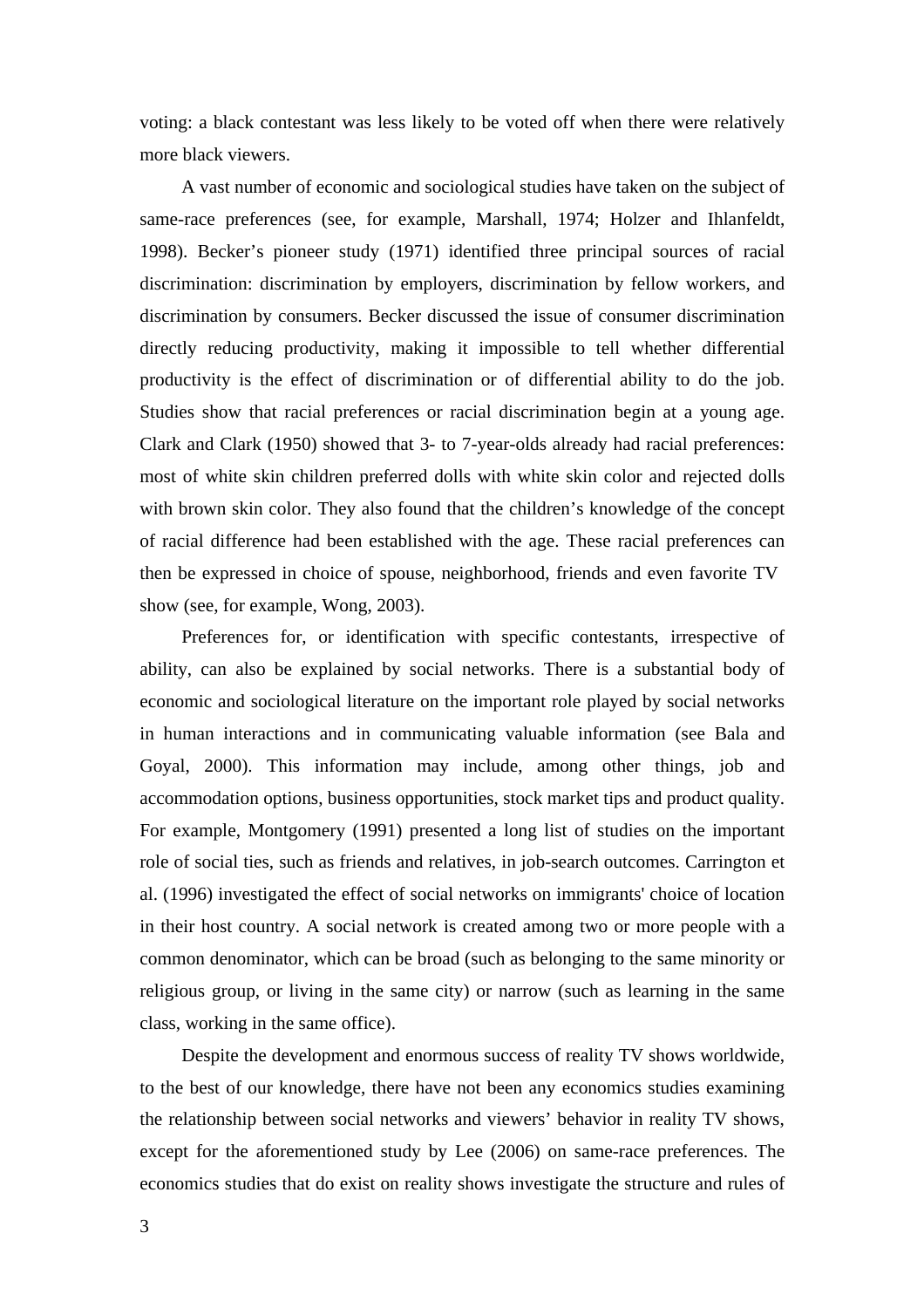the contest. For example, Amegashie (2007) studied the allocation of voting rights between the expert judges and the viewers on "American Idol", designed to prevent low-ability contestants from winning. He showed that the contestants' differences in ability should be an important consideration in the allocation of voting rights. Fu and Lu (2006) examined the optimal structure of multistage sequential-elimination contests and the optimal prize allocation, such as in "American Idol". They focused on the "winner-take-all" type of contest, i.e., a single winner and a single prize.

This paper starts by developing a theoretical model of competition between two different groups where each member decides how much effort to invest in favor of the contestant from his/her group. We study how the number of group members affects the strength of the relationship among the members. The effect of the benefit from the contestant's victory on the optimal effort is also examined. Our results are tested empirically using a unique dataset of contestants from the popular Israeli reality show "A Star Is Born", which is based on "American Idol". We distinguish between the behaviors of viewers from big cities and that of viewers from small areas, as well as between viewers from centrally located areas and those from the periphery.

Although this paper focuses on the effects of social networks and race on the behavior of reality-show voters, the results can be applied to a variety of situations, such as voter support of a candidate belonging to their minority group or who was born in their country. For example, President Barak Obama, like the black leader Jesse Jackson in '84 and '88, beat Hillary Clinton in the racially charged state of South Carolina. About half of the voters were black and four out of five of them supported Obama. Obama got only a quarter of the white votes while Clinton and Sen. John Edwards split the rest. Obama declared that "The choice in this election is not about regions or religions or genders…it's not about black versus white," but it can be explained by our model on social networks and voter behavior.

This paper is organized as follows. Section 2 describes the analyzed reality show, "A Star Is Born". Section 3 displays a theoretical model of competition between two contestants from two different groups. Section 4 presents the empirical analysis which includes a description of the data, the method and the results. Section 5 concludes.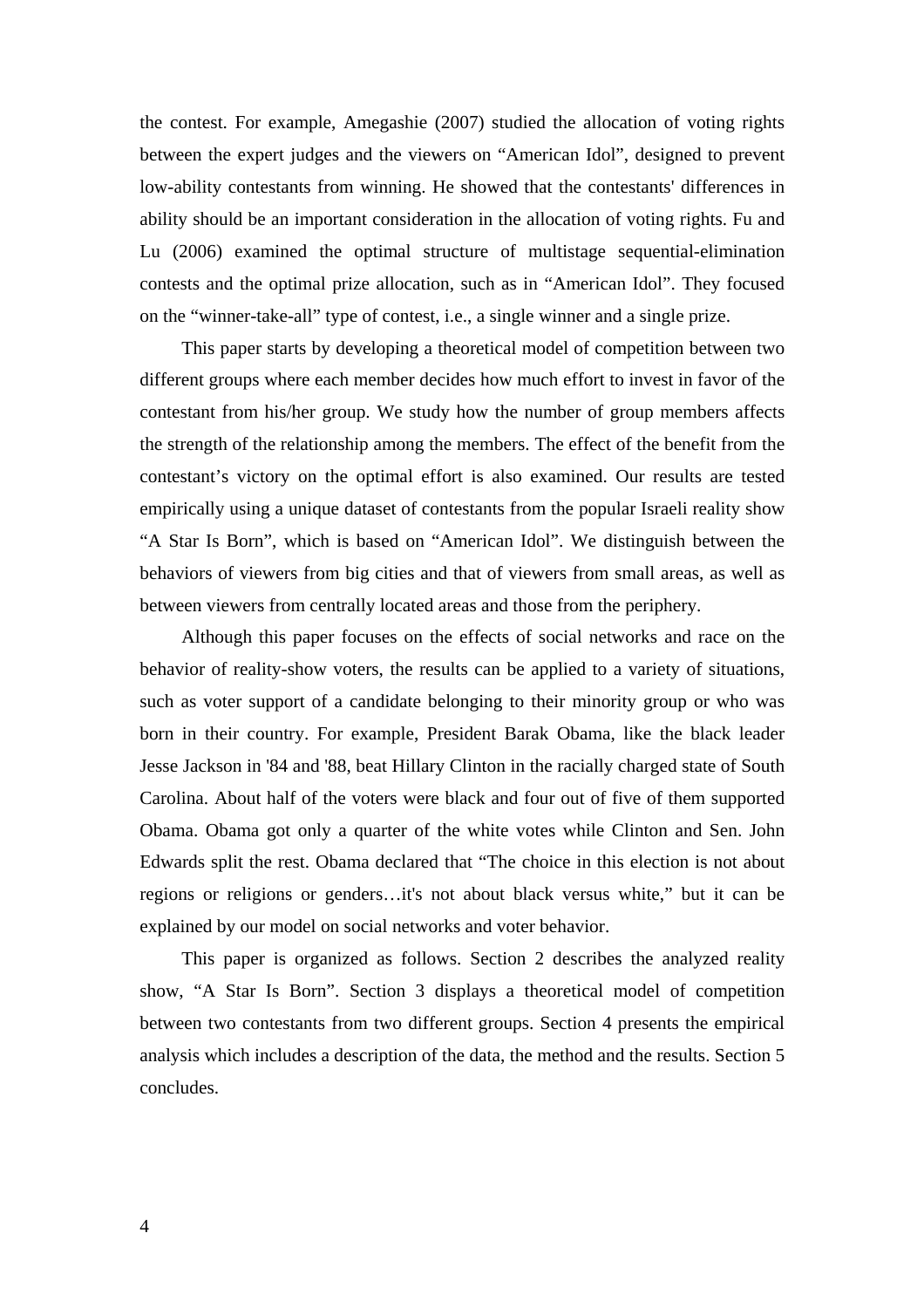#### **2. Background—"A Star Is Born"**

"A Star Is Born", which began its first season in 2003, is one of the most popular Israeli TV shows. "A Star Is Born", like its counterpart "American Idol", belongs to the new popular TV genre of reality shows. Reality shows are based on three main elements: 1) contestants are given a particular task; 2) at the completion of the task, the participants are critiqued; 3) one of the contestants is then eliminated from the competition (see Higdon, 2007). More than 31.2% of the Israeli population (35.9% of the Jewish population) watched the final of the "A Star Is Born" competition in  $2007$ .<sup>3</sup> The number of votes in the final amounted to more than 900,000, as compared to about 3,186,000 votes in the country's general election in 2006.

Like "American Idol", "A Star Is Born" begins with preliminary auditions in selected locations across Israel. Tens of thousands of candidates (about 40,000 in 2007) with the dream of becoming an idol are tested, interviewed and most are eliminated before the individual auditions in front of three main judges. The body of judges includes the best singers and artists; sometimes a fourth guest judge may be added. In the next stage, the judges choose an initial field of about 100 candidates and after a lengthy process, they narrow them down to a team of about 20 competitors. Although this top team is selected by expert judges, the viewers can marginally affect their decision by granting a "life-preserver" to selected candidates who were eliminated in the auditions, thereby returning them to the show.

When the auditioning stage is over, the power shifts from the expert judges to the viewers. The candidates sing solos and duets and deal with different musical genres, and the viewers are given a limited amount of time following each broadcast to vote for their favorite contestant via SMS from cellular phones or voting on the internet. Compared to "American Idol" which enables voting via a toll-free number, the voting for "A Star Is Born" costs 1 NIS per call. Another main difference between the rules of these two shows is that whereas in "American Idol" viewers are allowed to vote as many times as they like for any number of contestants, the voting in Israel is limited to five votes per voting method.<sup>4</sup> The viewers can, of course, bypass this restriction by voting from different cellular phones and computers. The contestant

<sup>&</sup>lt;sup>3</sup> Source: Wikipedia in Hebrew (www.he.wikipedia.org).

<sup>&</sup>lt;sup>4</sup> This rule was not valid in the first three seasons, when the number of votes was limited to 250.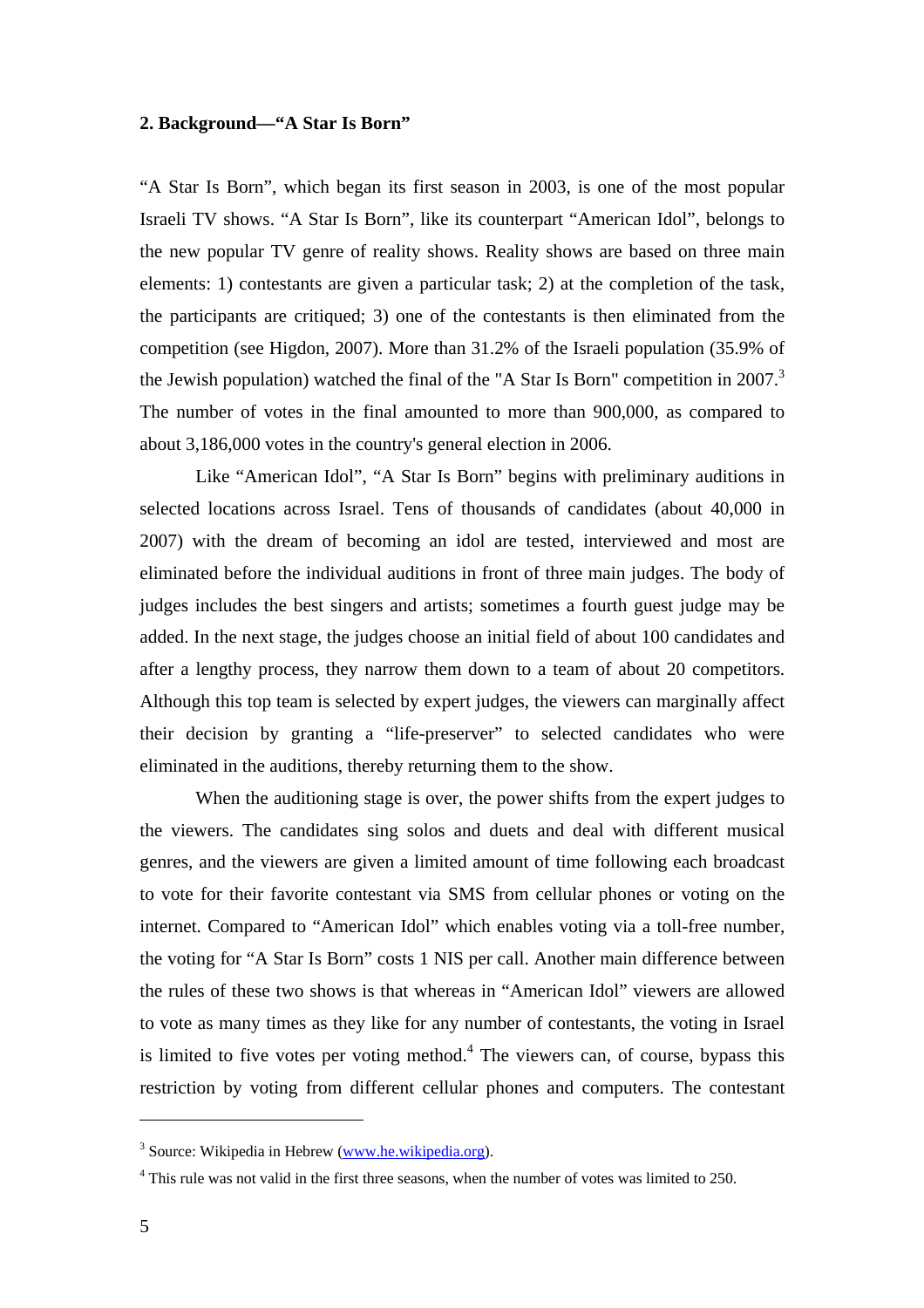who obtains the lowest number of votes from the public is eliminated from the competition. In each show, one contestant is voted off, up until the quarter-finals when about eight contestants are left. Six of these contestants move on to the semifinals, where two groups of three contestants each compete. The winner of each group in the semi-finals moves on to the finals and a competition between the two secondplace contestants produce the third contestant in the finals.

During the season, the viewers can learn about the contestants' personalities, their hobbies, their resumes and their socioeconomic backgrounds via their blogs, official and unofficial websites, interviews and articles in magazines and newspapers, as well as from watching the show itself. The contestants' socioeconomic background and the minority groups to which they belong are emphasized in the media. Towards the finals, the viewers get a glimpse of the contestants' residences. On fan-based websites and the show's official website, among the reasons why one should vote for a specific individual we can easily find sentences such as: "I am voting for Daniel Ben-Haim because he lives in Migdal-Haemek," "I am not voting for Marina because she is Russian," or "All the people who come from Georgia must vote for Refael Mirela." Take the example of Miriam Tokan, the show's first Arabic contestant. Her being voted off spurred a widespread public debate on racist voting. Several articles were written on the topic, a central question being whether the show, which is a symbol of Israeli consensus, could afford to have an Arabic singer as its winner. The Arab-Israeli cabinet minister Raleb Majadele described Tokan as a young woman who overcame fear, broke the barriers and gave hope to all Arabic teenagers. In a letter to Tokan he wrote: "your angelic voice was a source of pride for me."

In every season of "A Star Is Born", there have been spontaneous as well as formal public activities in favor of a specific contestant by his/her community for reasons unrelated to talent (see Neiger and Yosman, 2005). For example, the Ashkelon city council printed and displayed posters citywide which called for people to vote for Zipi Mashhid, a resident of that city. The city of Maale Edomim organized a campaign in favor of its resident, Arel Moyal: for the finals, the city gathered together dozens of teenagers to sit in the schools and vote the free 250 times for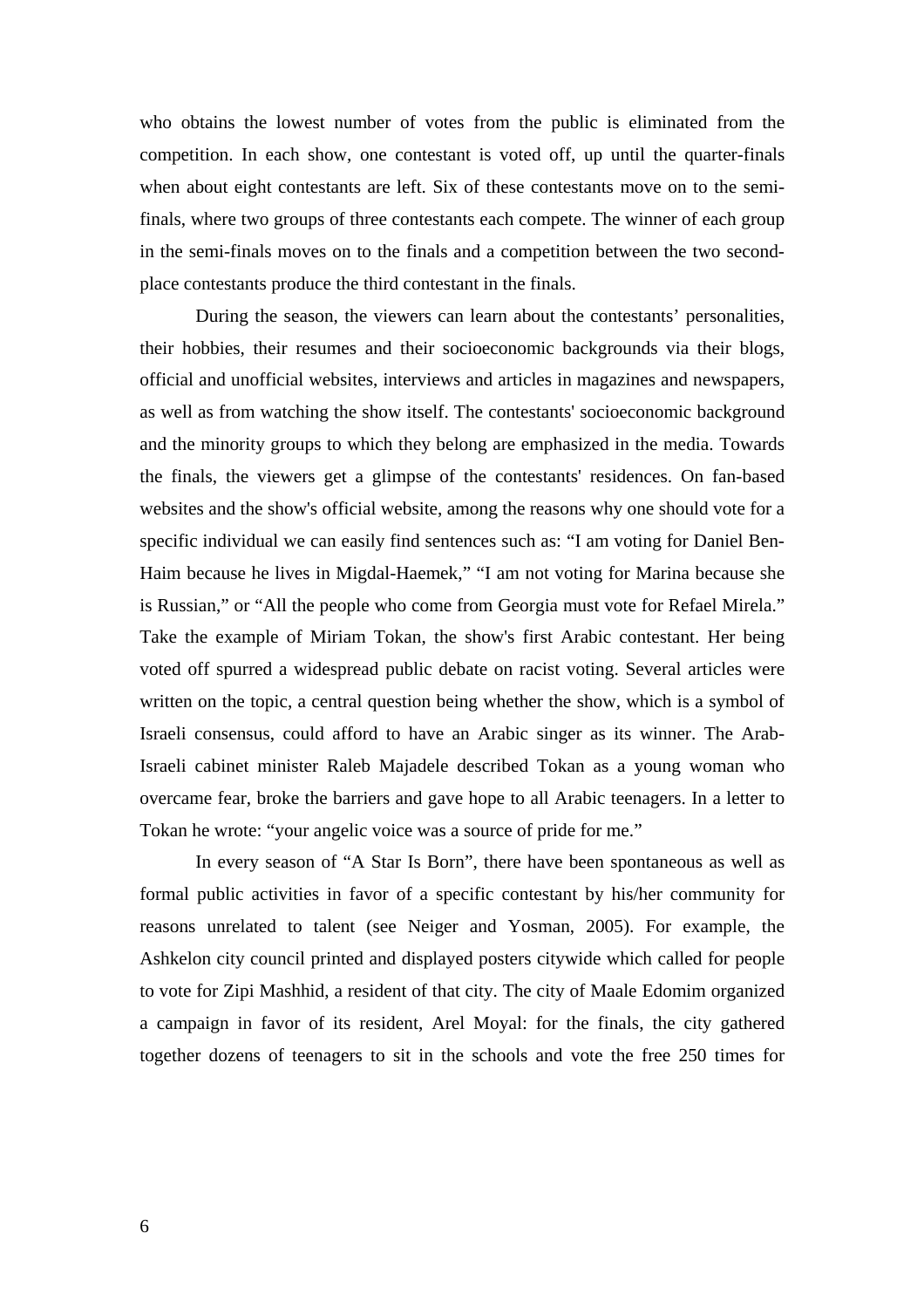Moyal.<sup>5</sup> The mayor explained that the city's support was in essence a way of thanking the contestant for the honor he had brought to the city. In the finals, Moyal overcame Skat, the contestant from Kfar Saba, who had led throughout the contest. Kfar Saba thought it enough to send emails reminding the city's workers to vote for Skat. The organizing of families, relatives and friends is also common: these groups may open "command centers" where each individual member contacts everybody he/she knows asking them to vote for the group's favorite contestant as many times as possible.

#### **3. The theoretical model**

Consider two reality-show contestants, *A* and *B* , belonging to two different groups or from two different locations. The probability of each contestant winning depends on the relative number of votes he/she receives. Each group allocates resources and effort in favor of its contestant. Although rent-seeking models usually refer to interest groups that attempt to influence the outcomes of the political decision-making process in their favor via resource allocation (see for example, Appelbaum and Katz, 1987), here we adopt a standard model of rent seeking among interest groups.

Denote the number of group members for a contestant  $i \forall i = A, B$  by *N<sub>i</sub>* and each member's effort in favor of that contestant by  $E_i$ . Hence the probability of contestant *i* being the winner is given by:

$$
(1) \t\t P_i = \frac{N_i E_i}{N_i E_i + N_j E_j}
$$

for  $i \neq j$  and  $j = A, B$ .

It should be noted that this probability function is identical to Tullock's (1980) commonly used rule which claims that the probability of success in competition equals the relative effort. The decision of the group's members as to how much effort

 $<sup>5</sup>$  The relative weight of those teenagers was high because most of the viewers, 73.9%, chose to cast</sup> between 1 and 10 votes by each of the two routes whereas only 3% of them cast 250 votes via each of the two routes.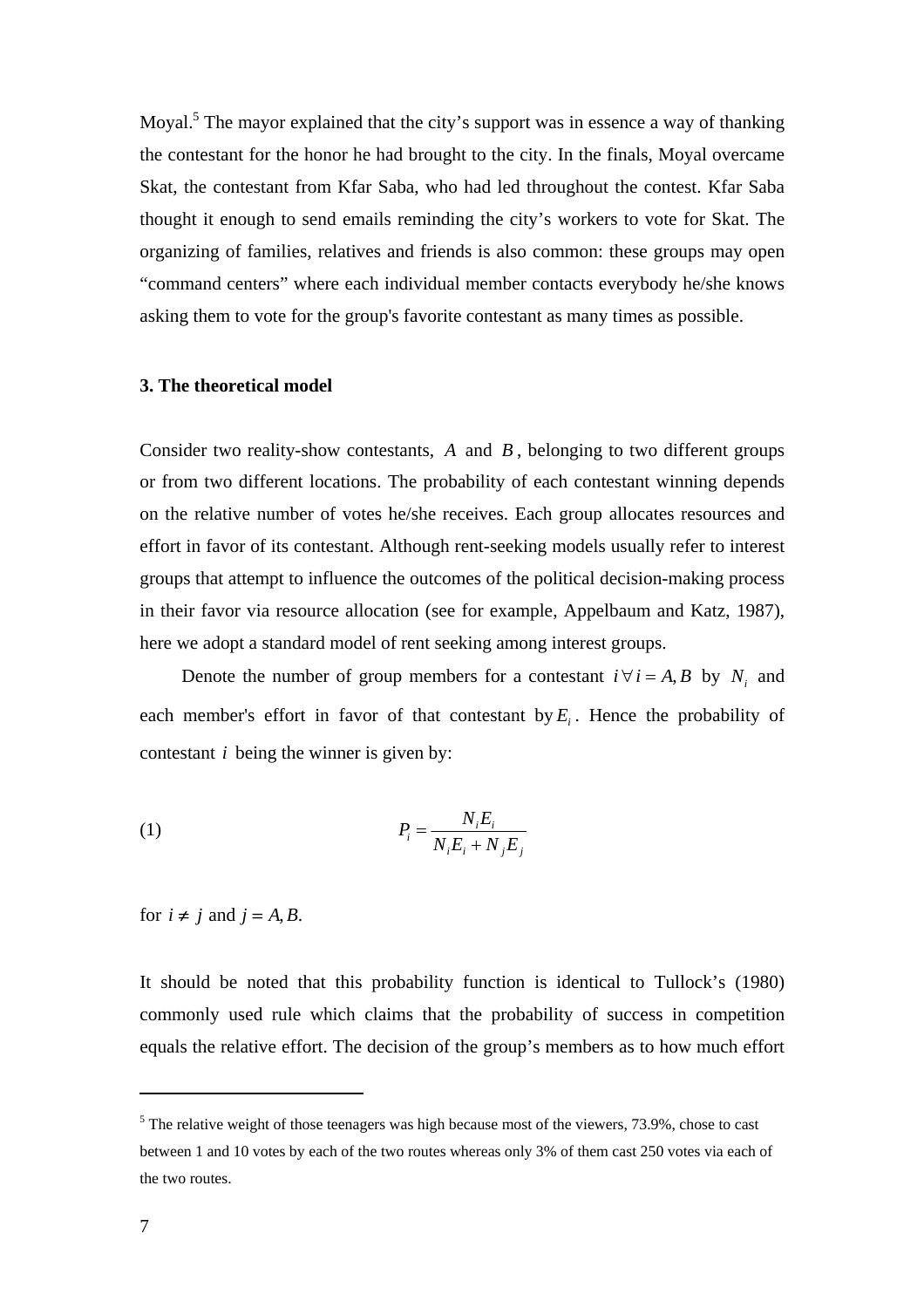to invest in their contestant is affected by their benefit from his/her winning,  $X_i$ , which depends on the group's size,  $N_i$ , and the socioeconomic status of the group,  $S_i$ . As the group gets bigger, the relationship of the groups' members with the contestant weakens and their benefit from the candidate's victory,  $X_i$ , decreases, i.e.  $\frac{i(N_i, S_i)}{N_i}$  < 0 *i*  $dX_i(N_i, S)$ *dN*  $0^6$ ; moreover, the lower the socioeconomic status of the group, the higher the benefit from the honor bestowed upon them by a victory, i.e.  $\frac{i(N_i, S_i)}{iN_i}$  < 0 *i*  $dX_i(N_i, S)$ *dS*  $< 0$ . The utility if the contestant loses the competition is normalized to zero. Our assumption may be supported by Narud and Share (1999) who found that party activists, belonging to extremist and small groups, invest more efforts in support of their candidates than activists belonging to larger groups, indicating that their utility from their candidate's victory is higher.

The expected net payoff for each member of group *i* is given by:

(2) 
$$
U_i = P_i X_i (N_i, S_i) - E_i.
$$

We focus on the interior Nash equilibria of the contest. The conditions characterizing this equilibrium are  $\frac{\partial u_i}{\partial x} = 0 \forall i = A$ , *i*  $\frac{U_i}{\sqrt{I}} = 0 \,\forall \, i = A, B$ *E*  $\frac{\partial U_i}{\partial E_i} = 0 \,\forall \, i = A, B$ . From equations (1) and (2) it follows that the optimal effort of each member in group *i* is given by:

(3) 
$$
\frac{\partial U_i}{\partial E_i} = \frac{N_i N_j E_j X_i}{(N_i E_i + N_j E_j)^2} - 1 = 0.
$$

From equation (3), we get that at equilibrium, the optimal effort of each member of group  $i \forall i = A, B$  equals:

<sup>&</sup>lt;sup>6</sup> Suppose, for example, that the group contains only two people: if one of them wins the contest, the other will benefit from all honor and pride resulting from a victory.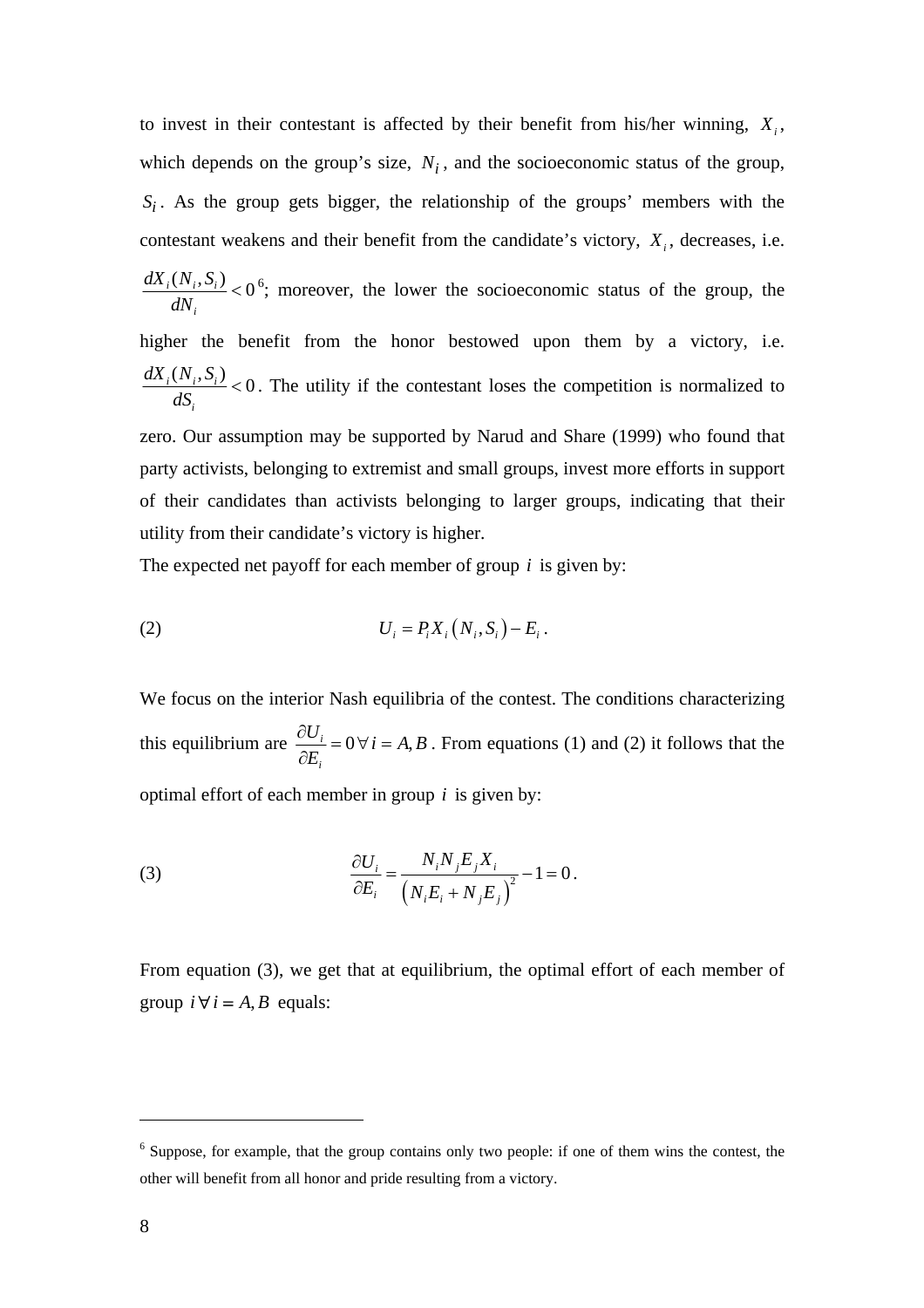(4) 
$$
E_i^* = \frac{N_i N_j X_i^2 X_j}{(N_i X_i + N_j X_j)^2}
$$

for  $i \neq j$  and  $j = A, B$ .

To determine the probability of the contestant from group *A* being the winner at equilibrium, we plug equation (4) into equation (1):

(5) 
$$
P_i^* = \frac{N_i N_j X_i^2 X_j}{N_i \frac{(N_i X_i + N_j X_j)^2}{(N_i X_i + N_j X_j)^2} + N_j \frac{N_i N_j X_j^2 X_i}{(N_i X_i + N_j X_j)^2}}.
$$

From equation (5), we find that the equilibrium probability of winning the contest is equal to:

(6) 
$$
P_i^* = \frac{N_i X_i}{N_i X_i + N_j X_j}.
$$

This means that the probability of a contestant from group *i* winning is equal to the sum of the benefits to group *i* 's members from the victory of their contestant divided by the sum of the benefits to the two groups' members from the victory of their respective contestants.

Let us now examine the effect of the number of group members on the probability of winning. From equation (6):

(7) 
$$
\frac{\partial P_i^*}{\partial N_i} = \frac{N_j X_j \left(X_i + N_i \frac{\partial X_i}{\partial N_i}\right)}{\left(N_i X_i + N_j X_j\right)^2}.
$$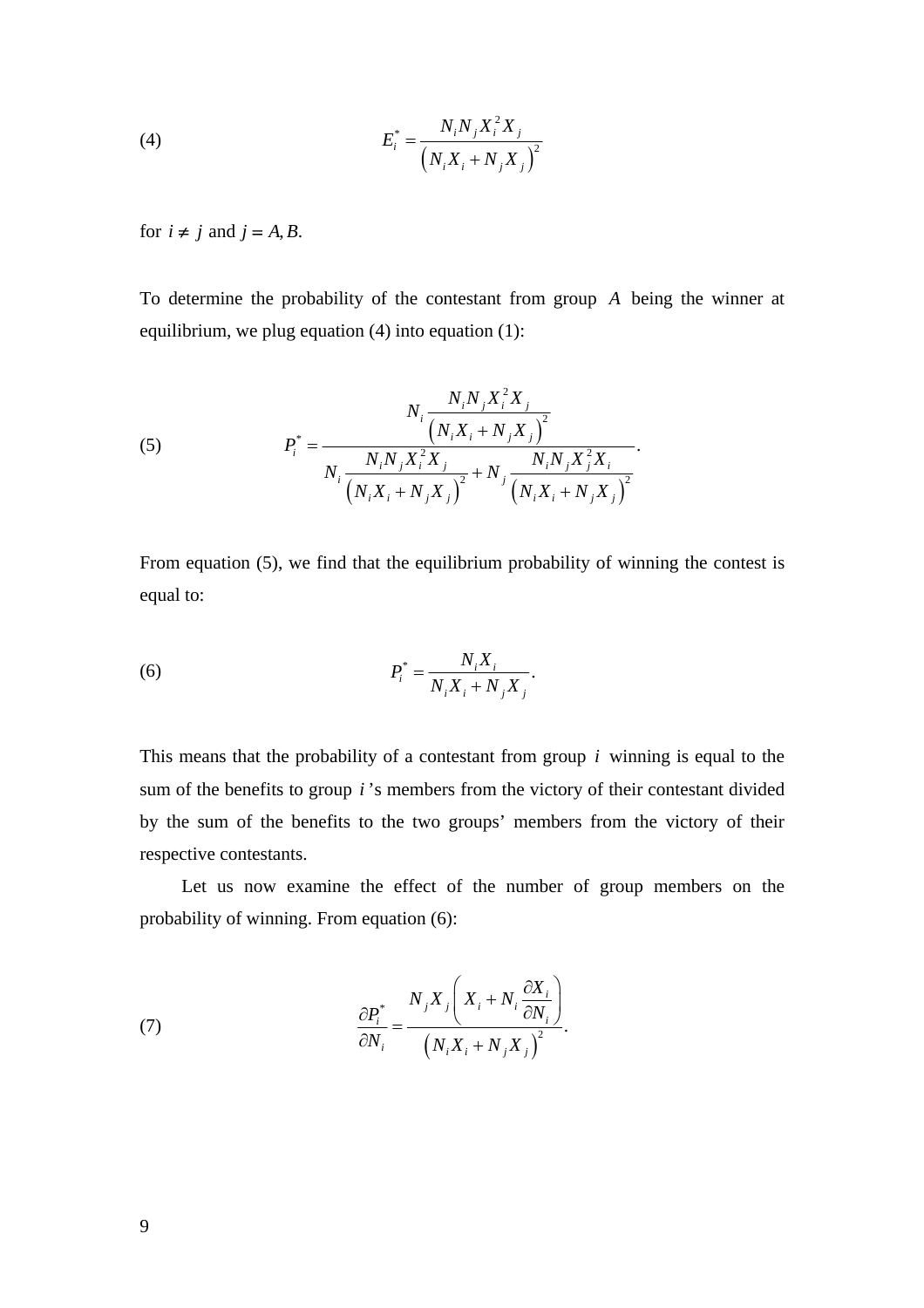The denominator of equation (7) is positive, but the numerator can be positive if  $i > N_i \frac{\partial X_i}{\partial x_i}$ *i*  $X_i > N_i \frac{\partial X}{\partial x_i}$ *N*  $> N_i \frac{\partial X_i}{\partial N_i}$  or negative if  $X_i < N_i \frac{\partial X_i}{\partial N_i}$ *i*  $X_i < N_i \frac{\partial X}{\partial x_i}$ *N*  $\langle N_i \frac{\partial X_i}{\partial N_i} \rangle$ . To determine whether the extreme point is a

minimum or maximum, we calculate the second derivative. We can obtain that:

(8) 
$$
\frac{\partial^2 P_i^*}{\partial N_i^2} = \frac{N_j X_j \left( \left( 2 \frac{\partial X_i}{\partial N_i} + N_i \frac{\partial^2 X_i}{\partial N_i^2} \right) \left( N_i X_i + N_j X_j \right) - 2 \left( X_i + N_i \frac{\partial X_i}{\partial N_i} \right)^2 \right)}{\left( N_i X_i + N_j X_j \right)^3}.
$$

The last component in brackets in the numerator is clearly negative; in addition, we know that  $\frac{U\Lambda_i}{2V} < 0$ *i X N*  $\frac{\partial X_i}{\partial N_i}$  < 0, and thus the sign of  $2\,$   $\mathbf{n}^*$ 2 *i i P N*  $\frac{\partial^2 P_i^*}{\partial N_i^2}$  depends on the sign of 2 2 *i i X N* ∂ ∂ . If 2  $\frac{i}{2}$  < 0 *i X N*  $\frac{\partial^2 X_i}{\partial x_i}$ ∂ then  $^2$   $\mathbf{D}^*$  $\frac{i}{2}$  < 0 *i P N*  $\frac{\partial^2 P_i^*}{\partial N_i^2}$  < 0 and the extreme point is a maximum; however, if 2  $\frac{i}{2} > 0$ *i X N*  $\frac{\partial^2 X_i}{\partial N_i^2} > 0,$ 2

the extreme point is a minimum if and only if  $\frac{\partial X_i}{\partial N_i^2} > \frac{C}{N_i ( N_i X_i + N_j X_j )}$ 2 2 2 2  $i + N_i \frac{\partial A_i}{\partial M}$  $i \sim$  (*i*  $\frac{U N_i}{i}$   $\frac{L}{i}$   $\frac{U N_i}{i}$ *i*  $I_{i} \left( I_{i} A_{i} + I_{j} A_{j} \right)$   $I_{i} O_{i}$  $X_i + N_i \frac{\partial X}{\partial x_i}$  $X_i$  <sup>(1, 1, 1, 1, 1, 2  $\partial X_i$ ) 2  $\partial X_i$ </sup>  $N_i^2$  *N*,  $(N_i X_i + N_i X_j)$  *N<sub>i</sub>*  $\partial N$  $\left(X_i + N_i \frac{\partial X_i}{\partial N}\right)$  $\frac{\partial^2 X_i}{\partial N_i^2} > \frac{\left(\frac{N_i}{N_i} + N_i\right)}{N_i \left(N_i X_i + N_i X_i\right)} - \frac{2}{N_i} \frac{\partial X_i}{\partial N_i}.$ 

Thus, the effect of a change in the number of group members on the probability of their contestant succeeding in the contest is determined by the *rate* of the effect of change in the number of group members on the benefit culled by each member if their contestant wins. It is known that as the number of group members increases, the strength of the relationship between them or their identification with the contestant decreases (i.e.  $\frac{\partial X_i}{\partial x_i} < 0$ *i N*  $\frac{\partial X_i}{\partial N_i}$  < 0 ); however, the rate of that decrease is unknown.

We can conclude that:

#### *Proposition 1*

$$
If \frac{\partial^2 X_i}{\partial N_i^2} < 0 \quad \text{(or} \quad \frac{\partial^2 X_i}{\partial N_i^2} > 0 \quad \text{and} \quad \frac{\partial^2 X_i}{\partial N_i^2} < \frac{2\left(X_i + N_i \frac{\partial X_i}{\partial N_i}\right)^2}{N_i \left(N_i X_i + N_j X_j\right)} - \frac{2}{N_i} \frac{\partial X_i}{\partial N_i}, \quad then \quad the
$$

*relationship between the number of group members and the probability of winning has an inverted U shape (Figure 1).*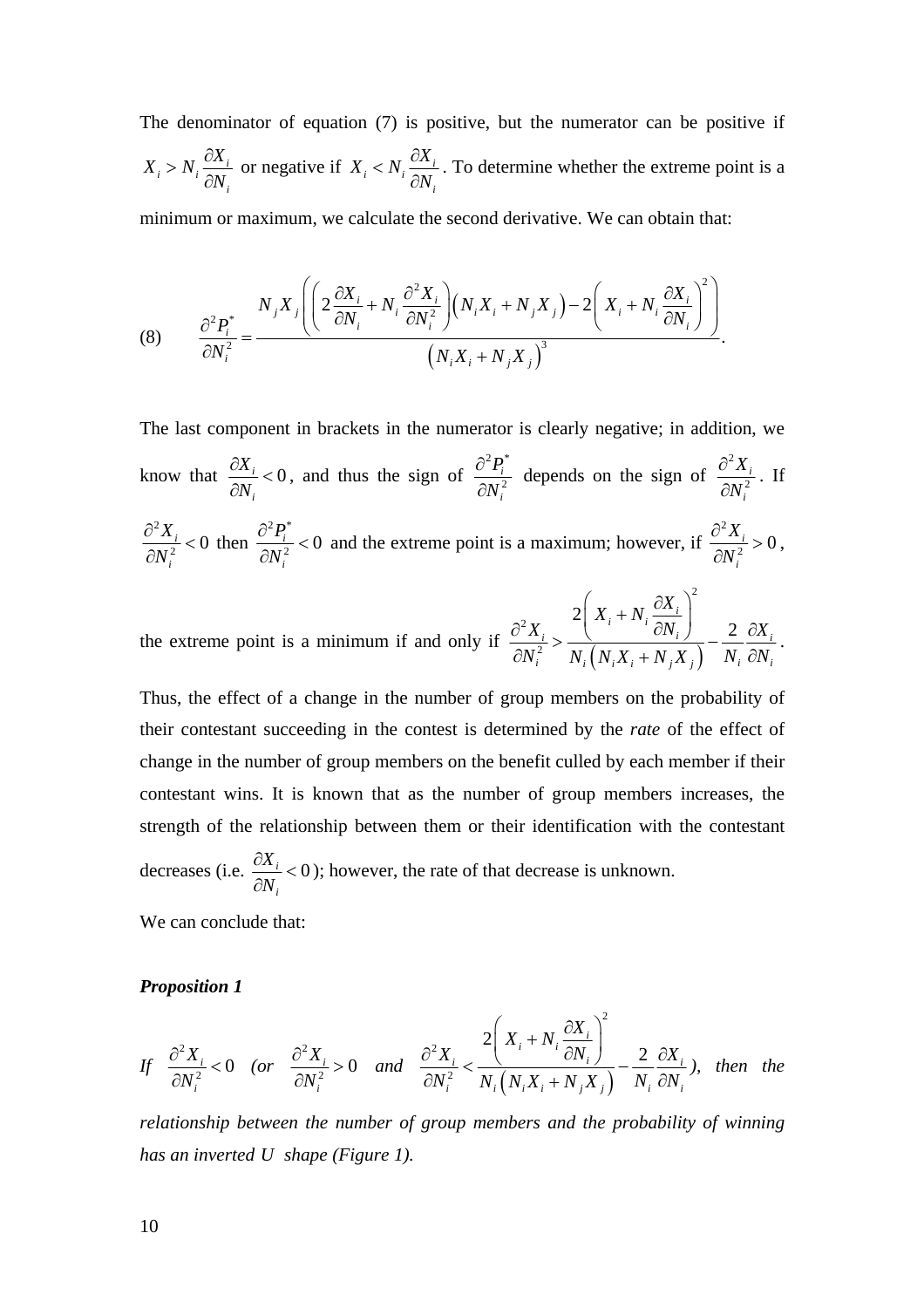$$
If \frac{\partial^2 X_A}{\partial N_A^2} > 0 \text{ and is high enough (i.e. if } \frac{\partial^2 X_A}{\partial N_A^2} > \frac{2\left(X_A + N_A \frac{\partial X_A}{\partial N_A}\right)^2}{N_A \left(N_A X_A + N_B X_B\right)} - \frac{2}{N_A} \frac{\partial X_A}{\partial N_A}, \text{ then}
$$

 $\sim$  2

*the relationship between the number of group members and the probability of winning has a U shape (Figure 2).* 

Next we examine the effect of the group's socioeconomic status on the probability of its contestant winning:

(9) 
$$
\frac{\partial P_i^*}{\partial S_i} = \frac{N_j X_j N_i \frac{\partial X_i}{\partial S_i}}{\left(N_i X_i + N_i X_i\right)^2}
$$

Because  $\frac{ax_i}{2a} < 0$ *i X S*  $\frac{\partial X_i}{\partial S_i}$  < 0, it is clear that  $\frac{\partial P_i^*}{\partial S_i}$  $\frac{i}{2}$  < 0 *i P S*  $\frac{\partial P_i^*}{\partial S_i}$  < 0, hence:

#### *Proposition 2*

*There is a negative relationship between the socioeconomic status of the group and the probability of its contestant winning.* 

We expect that when the contestant belongs to a group characterized by low socioeconomic status, the benefit to the group members from his/her victory will be higher than for group members with high socioeconomic characteristics. This is because the victory brings the former group, which has a negative image, positive exposure and the hope that additional members will succeed, as in the aforementioned case of the Arabic contestant Miriam Tokan. Therefore, the members of this group will increase their efforts in support of their contestant.

Similarly, it is easy to see that 
$$
\frac{\partial P_i^*}{\partial X_i} = \frac{N_j X_j}{(N_i X_i + N_i X_i)^2} > 0.
$$
 In words, there is a positive

relationship between the benefit to the group's members from the victory of the contestant and his/her probability of winning. This result is supported by many studies which have shown that the player with the higher net payoff invests more resources in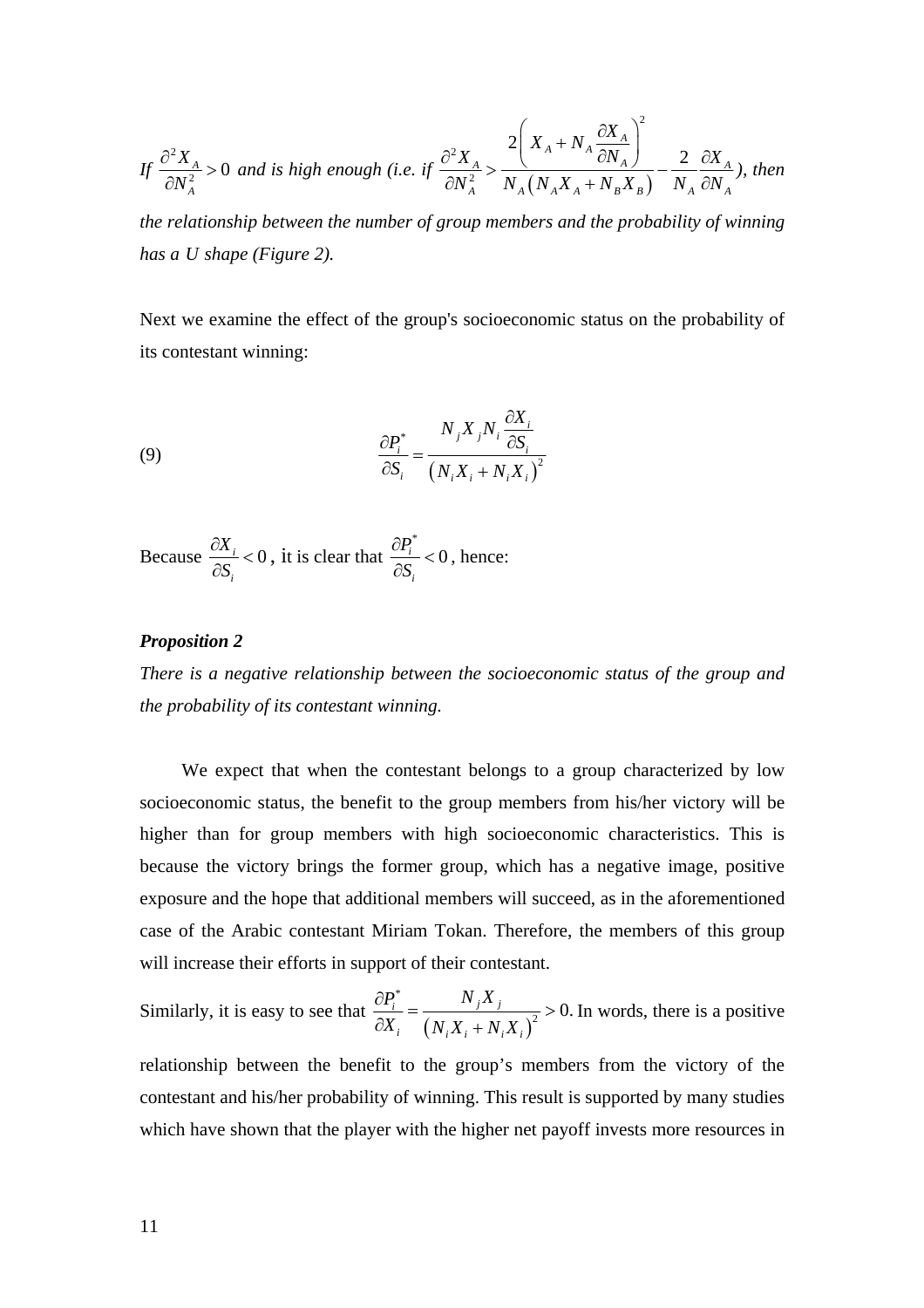the contest and has a higher probability of winning the contest (see for example, Epstein and Nitzan, 2002).

#### **4. Empirical evidence**

#### *4.1 Summary statistics*

Following the theoretical model presented above, we examine the effect of social networks on the probability of winning a competition using unique data on the contestants of "A Star Is Born" for all five seasons, 2003 through 2007. Our dataset contains 103 individuals who reached the televised rounds, i.e. the rounds in which the audience participates in the judgment process. A listing of our data sources can be found in the Appendix.

The key explanatory variables in our analysis measure social networks. The widest social circle of the individual is their place of residence, and we therefore estimate the contestants' social networks by the number of residents in their location of residence. If the contestant belongs to a minority group, we also use the number of members in his/her minority group across Israel*.* In addition, the strength and width of social networks may vary by age, and teenagers also have more interest in reality TV programs than older people. Hence, we use the share of young people in the contestant's place of residence as another explanatory variable in the probability of success in the contest. From the theoretical model, it follows that as the viewers' benefit from their contestant winning increases, so will the effort they invest in him/her. We take the socioeconomic level of the contestant's location of residence as a proxy variable for the benefit incurred by the residents from their contestant winning, i.e., the lower the socioeconomic level of the location, the more negative press they receive, such as widespread unemployment, poverty, crime, etc. Therefore, the benefit to these residents from positive exposure in the media and the hope and honor brought about by a victory is higher than that to residents of a location with high socioeconomic level. We also control for other variables that may affect the probability of winning the contest, such as: gender, age and musical experience.

Table 1 displays summary statistics of the contestants and the characteristics of their locations of residence. About half of the contestants are male. Their average age is about 21.5 years. About 27% of the contestants served in the army's entertainment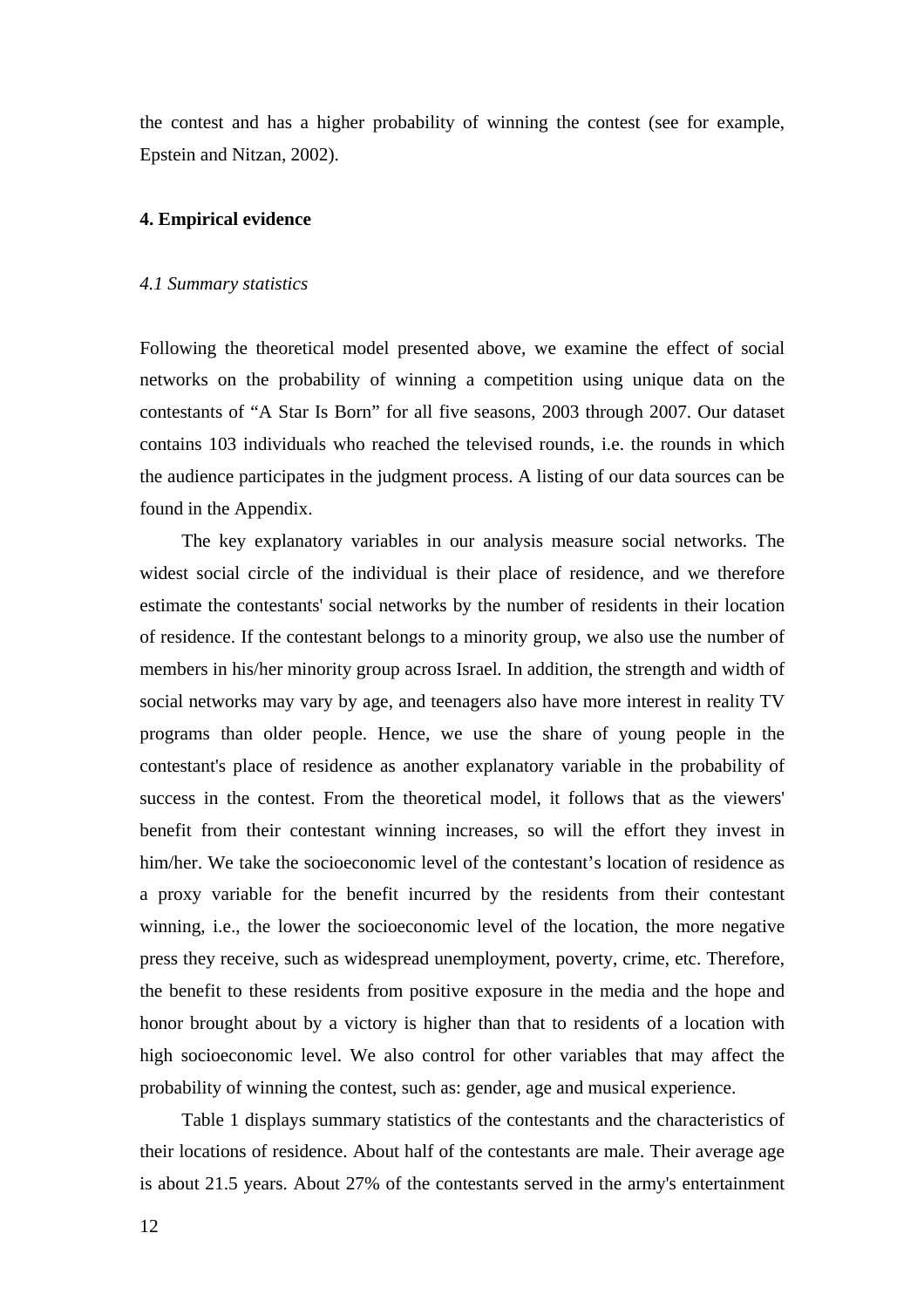troop. It should be noted that the selection criteria for this unit are quite high and it has yielded many top Israeli singers. More than a quarter of the contestants have other (formal) musical experience, although the definition of what constitutes this experience is rather broad: some contestants have a wealth of experience performing at festivals, whereas some contestants sang in their school's choir; some contestants have been singing from a young age, whereas some began singing in front of audiences only a short time before the competition. Due to data limitations and the difficulty involved in quantifying the quality of the musical experience, we only use a dummy variable for other musical experience.

About a fifth of the contestants belong to minority groups, which include immigrants, religious men and Arabs. We define a contestant as belonging to a minority group only if it is discernible to the viewers by his/her name, behavior or other external signs (for example, the kippah traditionally worn by religious men). We define a contestant as an immigrant if he/she was born abroad and this can be discerned by the viewers, or his/her parents were born abroad and he/she has strong ties to this group, for example, by highlighting this in performances and singing ethnic music.<sup>7</sup> The largest minority group is immigrants from the former Soviet Union, with about 930,000 people.

The variable *Location size* describes the number of residents in the contestant's residence location. The largest city is Jerusalem with about 450,000 residents and the smallest location is the regional council of Nahal Sorek, with about 2,400 residents. More than 40% of the contestants live in big cities, i.e. a city with more than 150,000 residents (this being the limit that affects the results). In our analysis, we were interested in the contestants' social networks relative to the other contestants in the same competition; we therefore used size of residence location as a percentile. The variable *Location percentile* describes the percentile of the location's size relative to the location sizes of the other contestants' residences in the same season. A particular location's size percentile can differ from year to year. For instance, in the 2004

<sup>&</sup>lt;sup>7</sup> For example, Boaz Mauda, the winner of season 5 (2007) and the representative of Israel in the Eurovision 2008, was nicknamed "the Yemenite cowboy" in the press - despite the fact that he was born in Israel - because of his appearance, his residence in a Yemenite enclave (moshav), his choice of ethnic songs and his strong ties to the Yemenite tradition.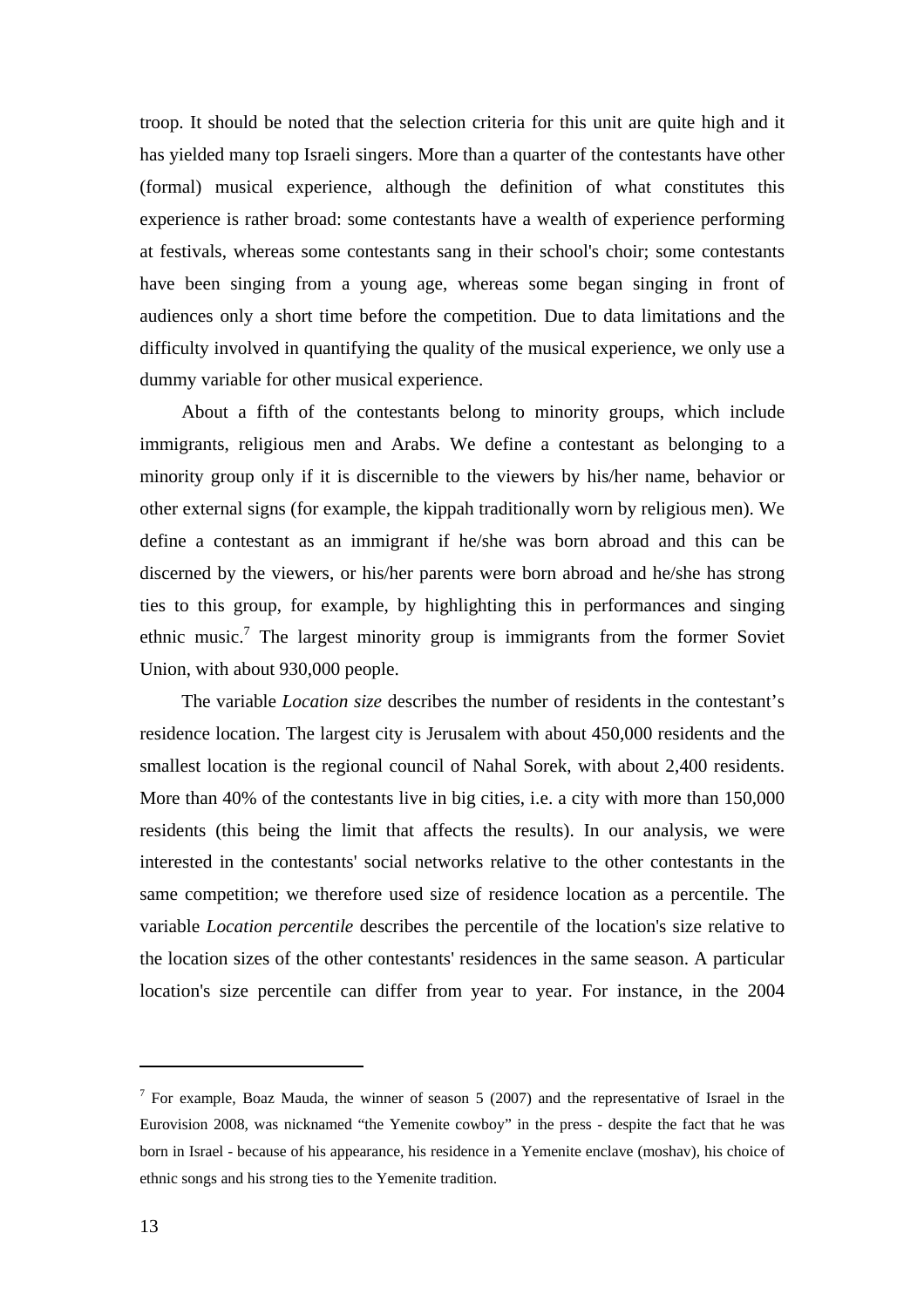competition, the percentile of the city of Ashdod was 70, whereas it was the largest city in the 2006 competition (i.e. its percentile was set at 100).

The variable *Socioeconomic cluster* is an index of the socioeconomic level of a location, ranked from 1 to 10. It takes into account a variety of parameters such as: median age, average income per capita, unemployment rate, housing density, rate of households with computers, average number of cars per household, etc. The average socioeconomic cluster of the contestants' residence locations is around 6. Another variable is the *Share of young people* (aged 10-24 years) in the contestant's location of residence. It is assumed that young people have a greater interest in the singing competition, and therefore play a larger part in the voting than older people. The average share of young people is 26%. Netivot leads in the list with more than 40% young people, whereas Givataim is in last place, with only 17%.

#### *4.2 Method*

The dependent variable is the stage of the competition reached by the contestant. It would be better to use as dependent variable the number (or percent) of votes received by each contestant, but these data are not available: we only know who obtains the fewest votes and is eliminated. Of course, as the contestant survives more rounds, the implication is that he/she has more votes than the contestants who are voted off.

Table 2 presents two possible divisions into stages, with each stage including the value of the dependent variable and the percentage of observations. The first possibility is division into six stages: first place, second place, third place, semi-final, quarter-final and others. The second division possibility consists of three stages: takes part in the final (i.e., the three top places), takes part in the semi-final or quarter-final, and others. The first division possibility has two main problems: in "A Star Is Born", the judges can grant "immunity" to one contestant per round until the semi-finals (if there is consensus among the judges). This means that this contestant will move on to the next round even if he/she receives the lowest number of votes. This can marginally affect the results because sometimes the "immune" contestant is the one that would have otherwise been eliminated. $8$  Moreover, the weight of the judges'

 $8$  For example, in season 5 (2007), Alisa Shparaga rose to the semi-finals only thanks to "immunity" from the judges.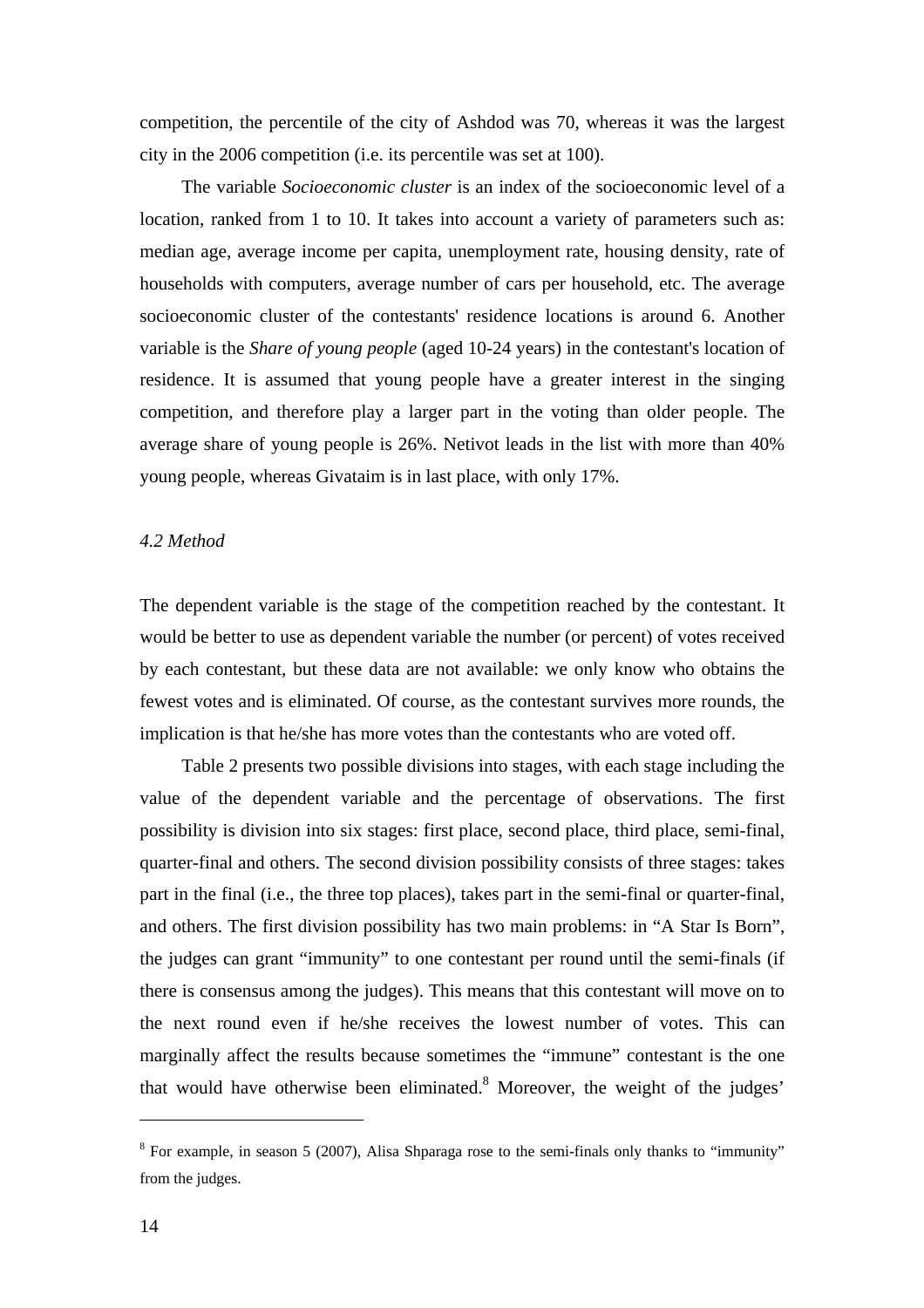score in the finals and semi-finals is 25% (75% being the share of the viewer votes), and thus the judges can influence the order of the three finalists. Unfortunately, we do not have accurate information on the contestants' rankings without the judges' scores. The second problem in the first division possibility is scarcity of observations for the first three places, i.e., amounting to less than 5% (see Table 1); however, if we refer to this group as one category, it contains almost 15% of the observations. We therefore adopt the second division possibility, i.e. division into three stages.

Ordered Logit models are used to estimate the relationship between the stage reached by the contestant and a set of independent variables (see Greene, 2002). The Ordered Logit model's result means that the probability of observing outcome *i* corresponding to the estimated linear function, plus a random error, is within the range of the cut points estimated for the outcome:

(10) 
$$
\Pr(outcome_j = i) = \Pr\left(k_{i-1} < \beta_1 x_{1j} + \beta_2 x_{2j} + \dots + \beta_k x_{kj} + u_j \le k_i\right), i = 1, \dots, l
$$

where  $u_i$  is assumed to be logistically distributed. In either case, the coefficients  $\beta_1, \beta_2, ..., \beta_k$  along with the cut points,  $k_1, k_2, k_{I-1}$  are estimated, where *I* is the number of possible outcomes and  $k_0$  is taken as  $-\infty$  and  $k_1$  as  $+\infty$ .

The coefficients of the Ordered Logit estimation cannot be readily interpreted. The marginal effect of each variable on the unobserved latent variable from which the ordered outcomes are derived should be estimated. However, such marginal effects include normalizing the error variance, which is identified to 1.

#### *4.3 Results*

Table 3 presents the results. Due to correlation between the variables *Location size* and *Minority group size*, we run segregated regressions with each social network's variable in columns (1) and (2). Column (3) displays the regression with both variables. As expected from our theoretical model, we find that the effect of social network variables on the probability of winning the competition is not linear - the variables behave differently: the minority group size has an inverted U-shaped effect on the probability of winning in the contest whereas the location size has a U-shaped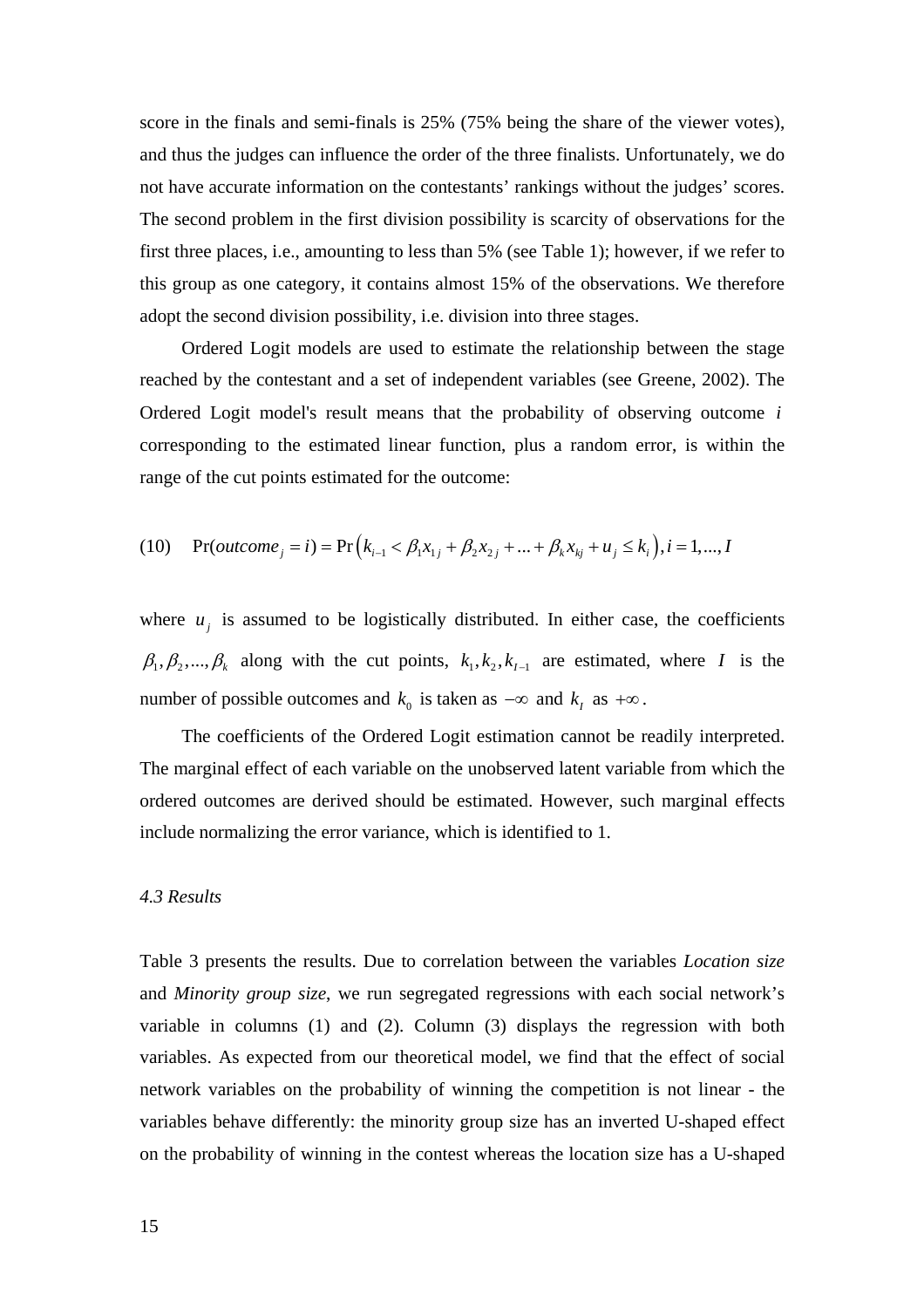effect on this probability. The inverted U and U shapes are retained in the combined regression in column (3), but the significance decreases because of the correlation. Our results indicate that the size of the minority group increases the probability of winning as long as it is lower than about 550,000, and decreases the probability of winning above this cutoff point. Hence, contestants from "medium-size" minorities have a higher probability of winning relative to contestants from smaller or bigger minority groups. The Increasing location percentile decreases the probability of winning as long as it is below 65%, and increases the probability above that cutoff, such that contestants from the biggest and smallest locations have better chances of winning the contest.

The location's socioeconomic cluster has a significant effect only in big cities (i.e. city with  $150,000$  residents or more). As expected, its effect is negative, i.e. contestants from big cities have a higher probability of winning the contest as the socioeconomic level of their location decreases. The variable *Share of young people* also has a significant and positive effect only in big cities.<sup>10</sup> The fact that these variables are significant only for big cities can be explained as follows: in big cities, the probability of a viewer from the contestant's residence location knowing the contestant (or his/her family) personally is rather small, and the feeling of membership and identification with the contestant is weak. If the viewer votes for a contestant from his/her location, he/she is probably doing so to benefit from that contestant's becoming the winner. The lower the socioeconomic level of the location, the greater the viewer's benefit from positive advertisement and from the consequent hope that people from this location will succeed in the future; however, in small locations, the personal connection with the contestant (or his/her extended family) and the identification with him/her is stronger than in big cities. Hence, people will invest effort in their contestant, even if the benefit from positive advertisement is low. Moreover, people in small locations will invest effort in their contestant even if they are adults and reality TV shows interest them less than they interest young people.

<sup>&</sup>lt;sup>9</sup> We examined the existence of different effects of economic cluster and share of young people in big versus small locations, but we found a significant effect only for big locations.

 $10$  As explained in the Appendix, this variable is based on the 1995 population census (the most recent Israeli census), so it may not precisely represent today's situation. However, the essence of the results did not change when we left this variable out.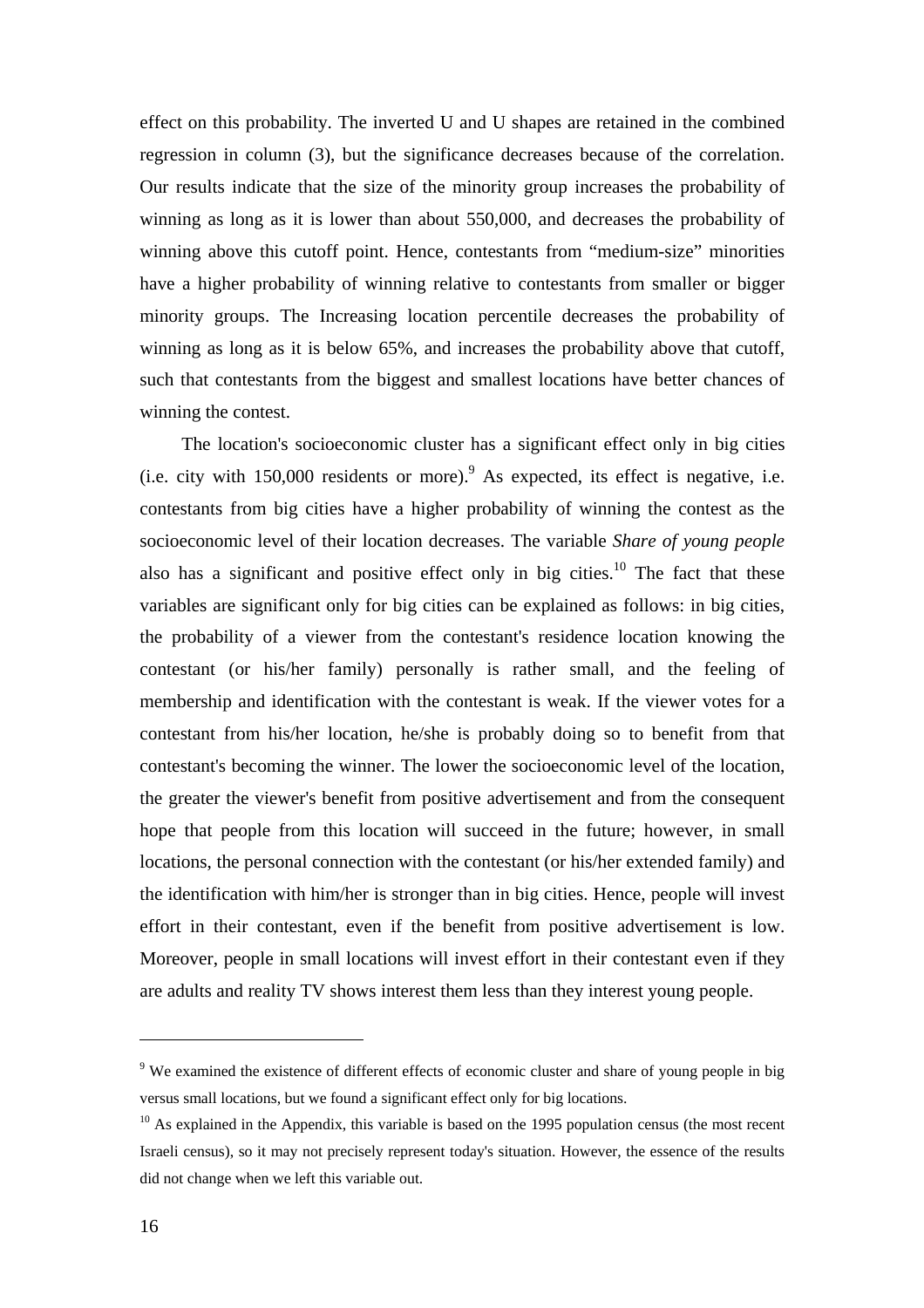The variable age is not significant in any of the regressions. Note that its variance is rather small (table 1); while the average age is 21.5, 80% of the contestants are aged 23 years or younger. Note that the rules of the contest determine a lower age limit, 16 years, but there is no upper limit (as opposed to "American Idol" which imposed an upper age limit of 24 years, which was then increased to 28 years). Nevertheless, the judges actually tend to select the younger contestants in the early auditions. Regarding gender, the judges and the show's producers try to prevent a situation in which all the finalists are males or females via some tools they have at their disposal (for example, dividing the contestants into two semi-finalist groups, granting "immunity", the "life-preserver" option which returns contestants who were voted off the program, etc.). Hence, our regressions do not include the variable Gender.<sup>11</sup>

As expected, serving in the army's entertainment troop significantly and positively affects the probability of winning the contest. However, surprisingly, the dummy variable of other musical experience is not significant. This can be explained by the broad definition of this variable: some contestants have a wealth of musical experience, whereas some have very little, but we cannot distinguish between them. Another explanation is that the viewers prefer to vote for previously unknown singers. Table 4 presents the results when the dependent variable is divided into six stages. As mentioned above, this division is somewhat problematic because of the judges' potential marginal effect on the stage a particular contestant reaches and because of the scarcity of observations for the top three places. However, we can see that the essence of the results does not change using this division.

#### **5. Discussion**

This paper has studied the effect of social networks of contestants on his probability of winning the contest, both theoretically and empirically. We examined two kinds of social networks: those based on the contestant's place of residence and those based on minority groups if the contestant belongs to such a group. Our theoretical results show that the social networks' behavior depend on the rate of the effect of change in the number of contestant's group members on the benefit culled by each member if their contestant wins and on the socioeconomic status of the contestant's group.

 $11$ <sup>11</sup> The essence of the results does not change even if we include this variable.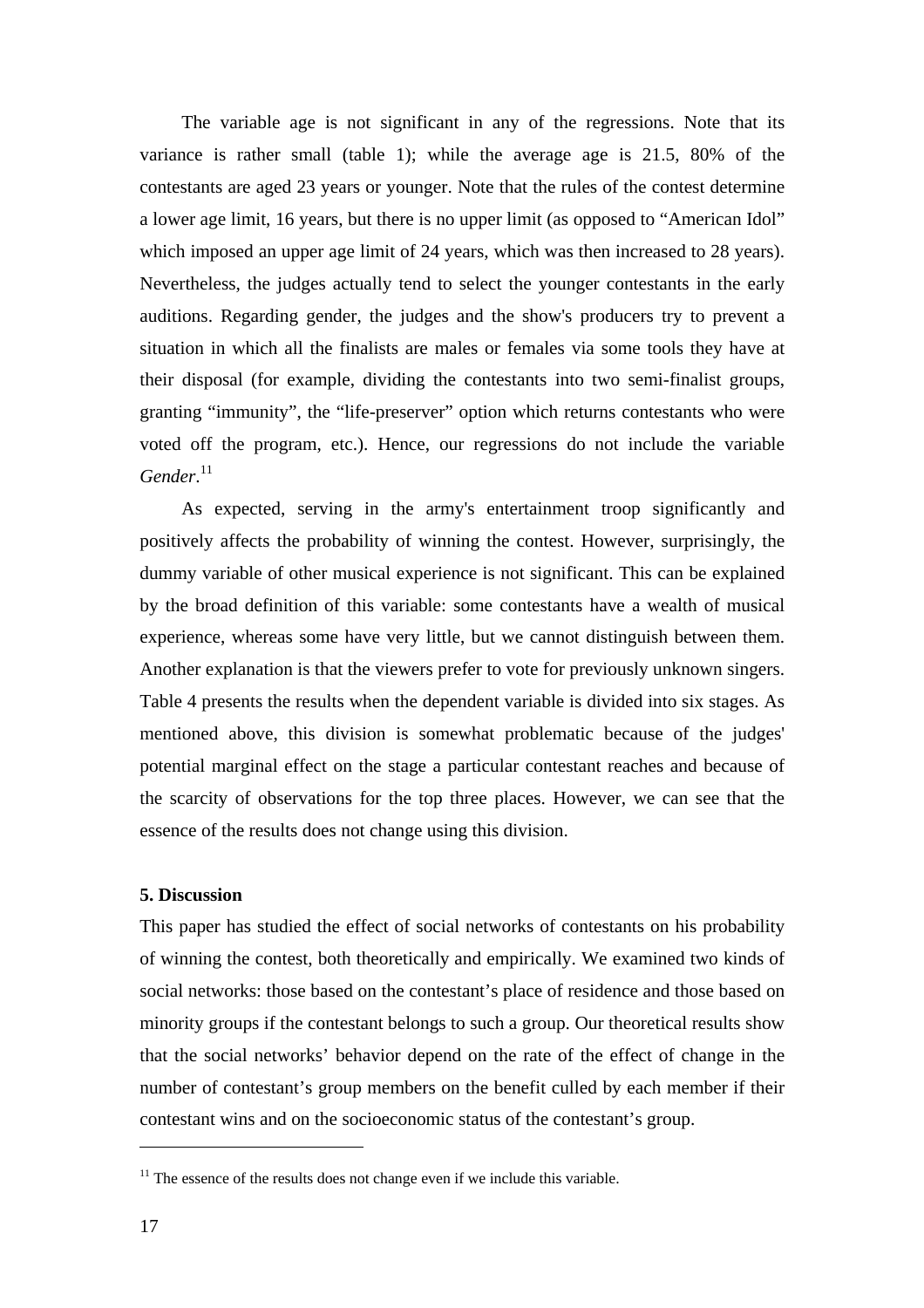We used contestant data from the highly popular reality show "A Star Is Born", the Israeli counterpart of "American Idol". We found that the effect of social network variables on the probability of winning the competition is not linear: the minority group size has an inverted U-shaped effect on the probability of winning the contest, whereas the location size has a U-shaped effect on this probability. This means that the size of the minority group initially increases the probability of winning and afterward decreases it, whereas the location size initially decreases the probability of winning and afterward increases it. We also found that the socioeconomic status of the contestant's group significantly descreases the probability of winning the contest, but only for contestants from big cities.

In this paper, we identified a number of significant attributes of social networks, related to voting in relality TV shows. While reality shows have become central and important in the culture and leisure life of millions across the world, there are almost no studies on the behavior of those people. The economics literature discusses extensively the effect of social networks on some behavioral aspects in labor markets, marriage markets, housing markets, and political processes, but not in reality shows. This paper closes the gap in the literature by presenting a theoretical model of the optimal effort of the viewer in favor of his favorite contestant, and empirical evidence that supports the theory.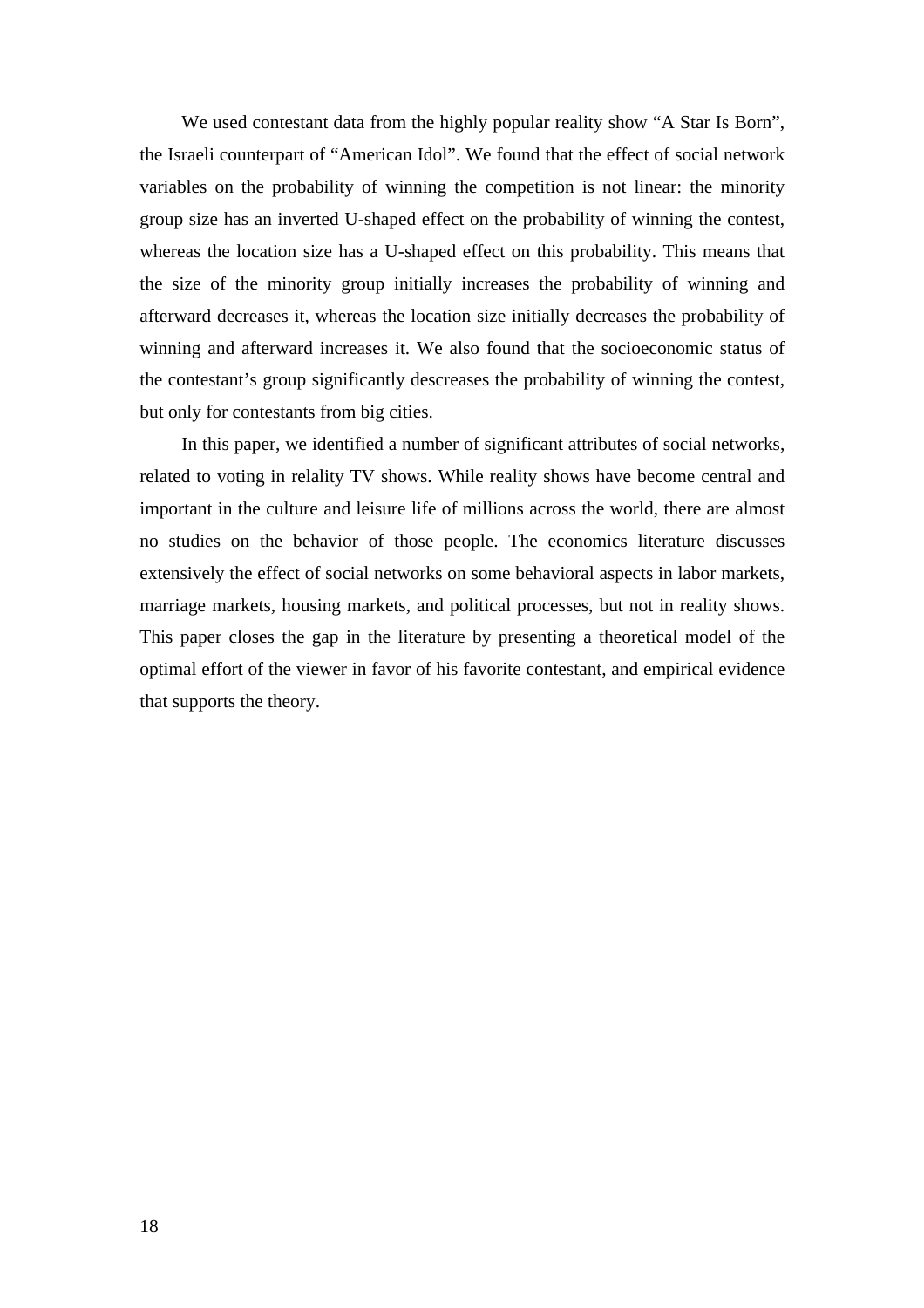#### **References**

Amegashie, J.A. (2007): *American Idol: Should it Be a Singing Contest or a Popularity Contest?* CESifo Working Paper Series No. 2171.

Appelbaum, E. and Katz, E. (1987): "Seeking Rents by Setting Rents: The Political Economy of Rent Seeking**,**" *The Economic Journal*, 97(387), pp. 685-699.

Bala, V. and Goyal, S. (2000): "A Strategic Analysis of Network Reliability," *Review of Economic Design*, 5, pp. 205-228.

Becker, G.S. (1971): *The Economics of Discrimination*. Chicago: The University of Chicago Press.

Carrington, W.J., Detragiache, E. and Vishwanath, T. (1996): "Migration with Endogenous Moving Costs," *American Economic Review,* 86(4), pp. 909-930.

Clark, K.B. and Clark, M.P. (1950): "Emotional Factors in Racial Identification and Preference in Negro Children," *The Journal of Negro Education*, 19(3), pp. 341-350.

Epstein, G.S. and Nitzan. S. (2002): "Asymmetry and Corrective Public Policy in Contests," *Public Choice,* 113(1-2), pp. 231-240.

Fu, Q. and Lu, J. (2006): "The Optimal Multi-Stage Contest", MPRA Paper No. 946, http://mpra.ub.uni-muenchen.de/946/

Greene, W.H. (2002): *Econometric Analysis* (Fifth Edition). New Jersey: Prentice Hall.

Higdon, M.J. (2007): "From Simon Cowell to Tim Gunn: What Reality Television Can Teach Us About How to Critique our Students' Work Effectively," *Perspectives: Teaching Legal Research and Writing*, 15(3), pp. 169-173.

 Holzer, H.J. and Ihlanfeldt, K.R. (1998): "Customer Discrimination and Employment Outcomes for Minority Workers," *The Quarterly Journal of Economics,* 113(3), pp. 835-867.

Lee, J. (2006): *American Idol: Evidence of Same-Race Preferences*? IZA Discussion Paper No. 1974, Bonn: IZA,. www.iza.org.

Marshall, R. (1974): "The Economics of Racial Discrimination: A Survey," *Journal of Economic Literature*, 12(3), pp. 849-871.

Montgomery, J.D. (1991): "Social Networks and Labor-Market Outcomes: Toward an Economic Analysis," *American Economic Review,* 81(5), pp. 1408-1418.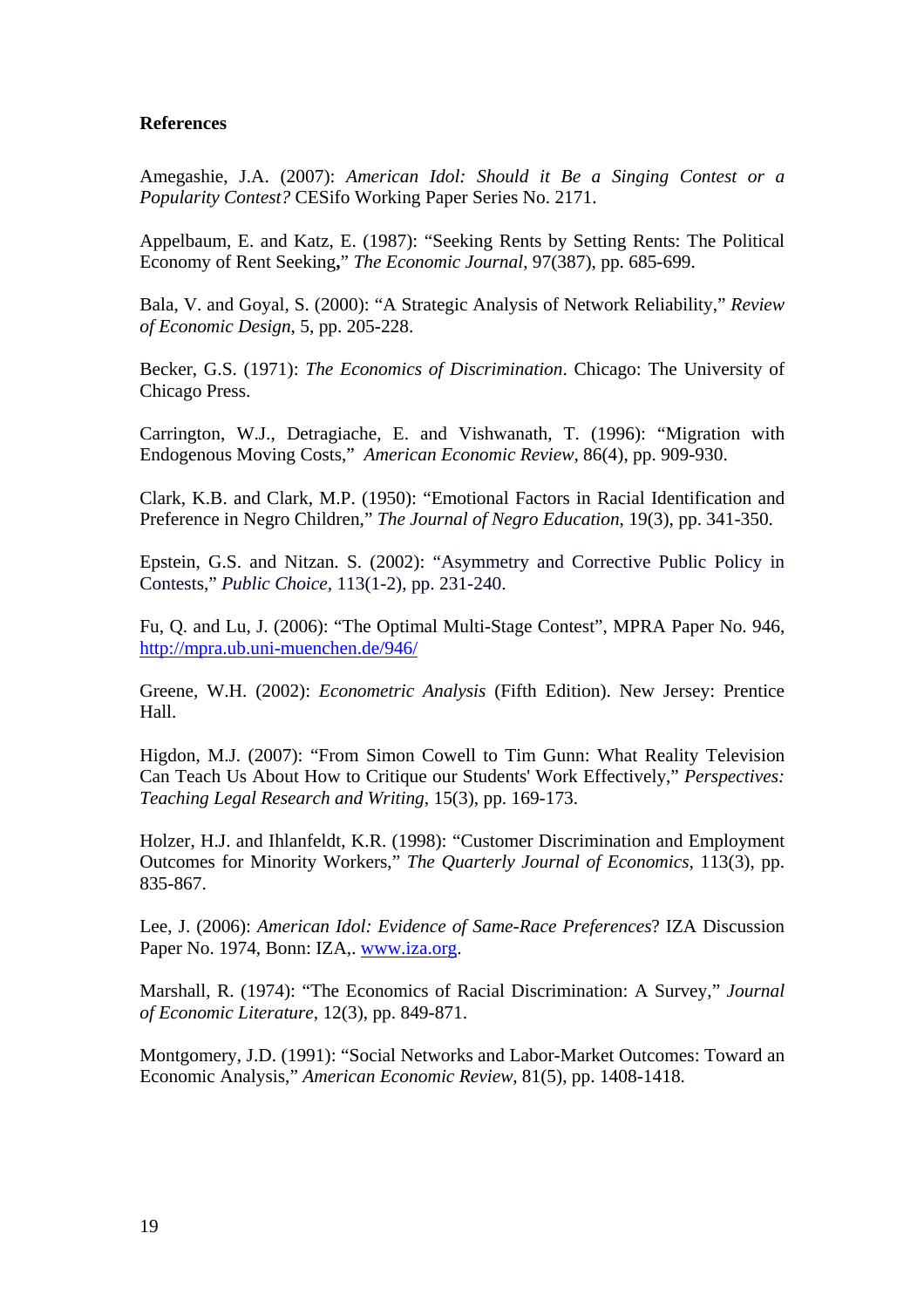Narud, H.M. and A. Share (1999): "Are Party Activist the Party Extremists? The Structure of Opinion in Political Parties", *Scandinavian Political Studies,* 22(1), pp. 45-65.

Neiger, M. and Yosman, A. (2005): "The Illusion of Democratic Choice: How the Reality Shows Achieve Cooperation of Viewers," *Chaim Herzog Institute for Media, Politics and Society,* Booklet 3. (in Hebrew) www.tau.ac.il/institutes/herzog.

Tullock, G. (1980): "Efficient rent-seeking". In Buchanan, J.M., Tollison, R.D. and Tullock, G., *Toward a Theory of the Rent-Seeking Society*. College Station: Texas A & M University Press, pp. 97-112.

Wong, L.Y. (2003): "Why Do Only 5.5% of Black Men Marry White Women?" *International Economic Review,* 44(3), pp. 803-826.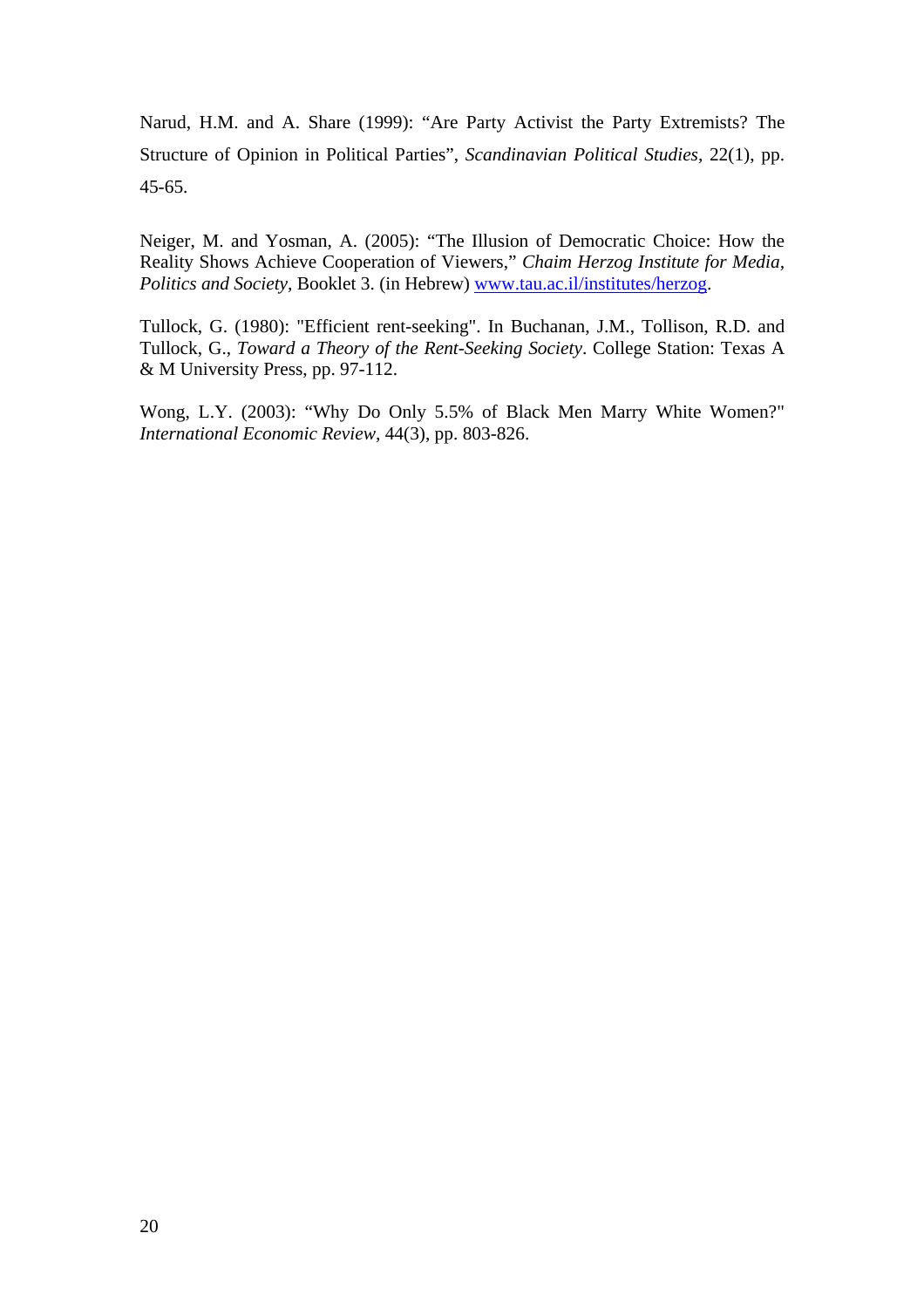**Figure 1. Inverted U-shaped probability of winning**

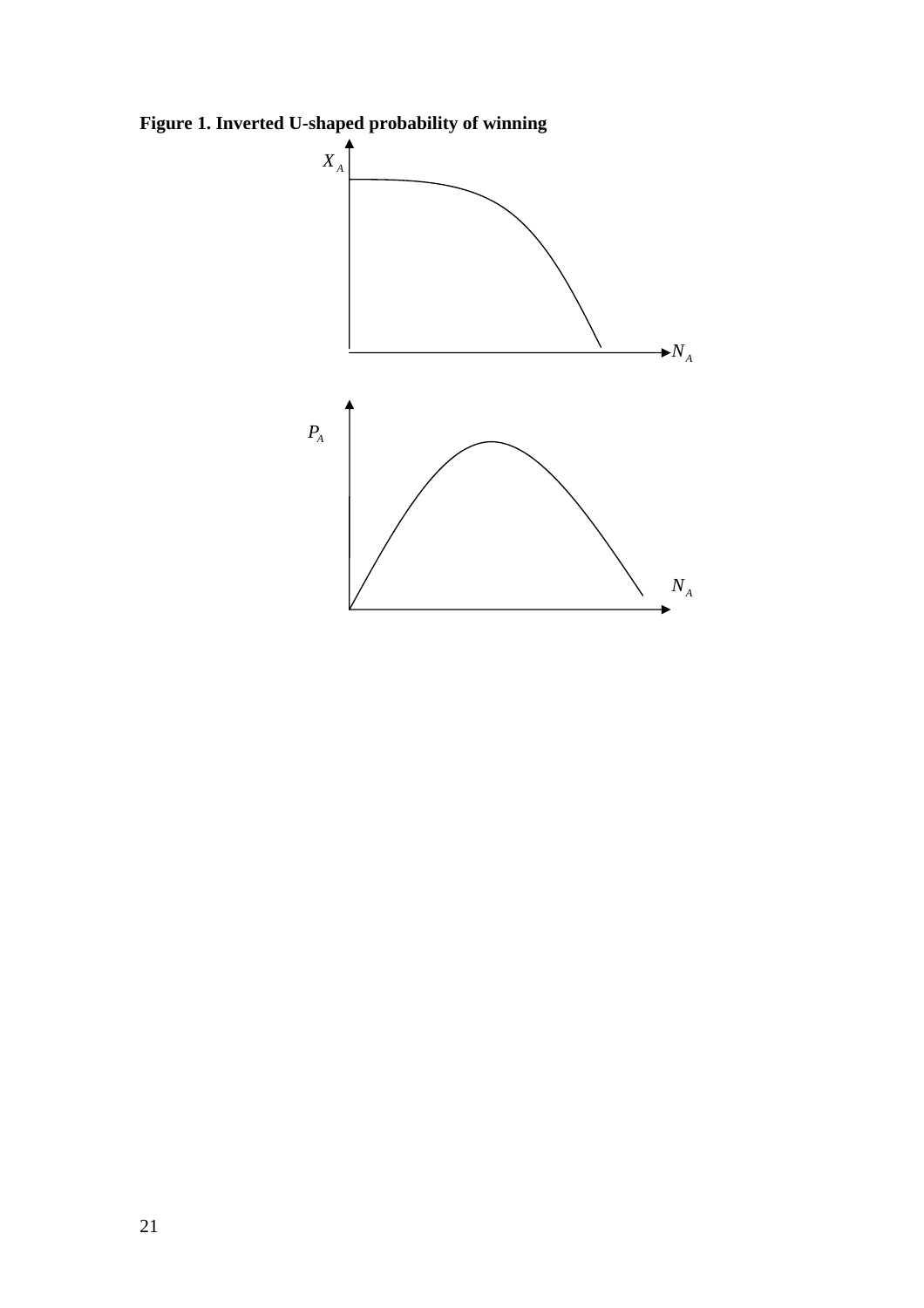**Figure 2. U-shaped probability of winning** 

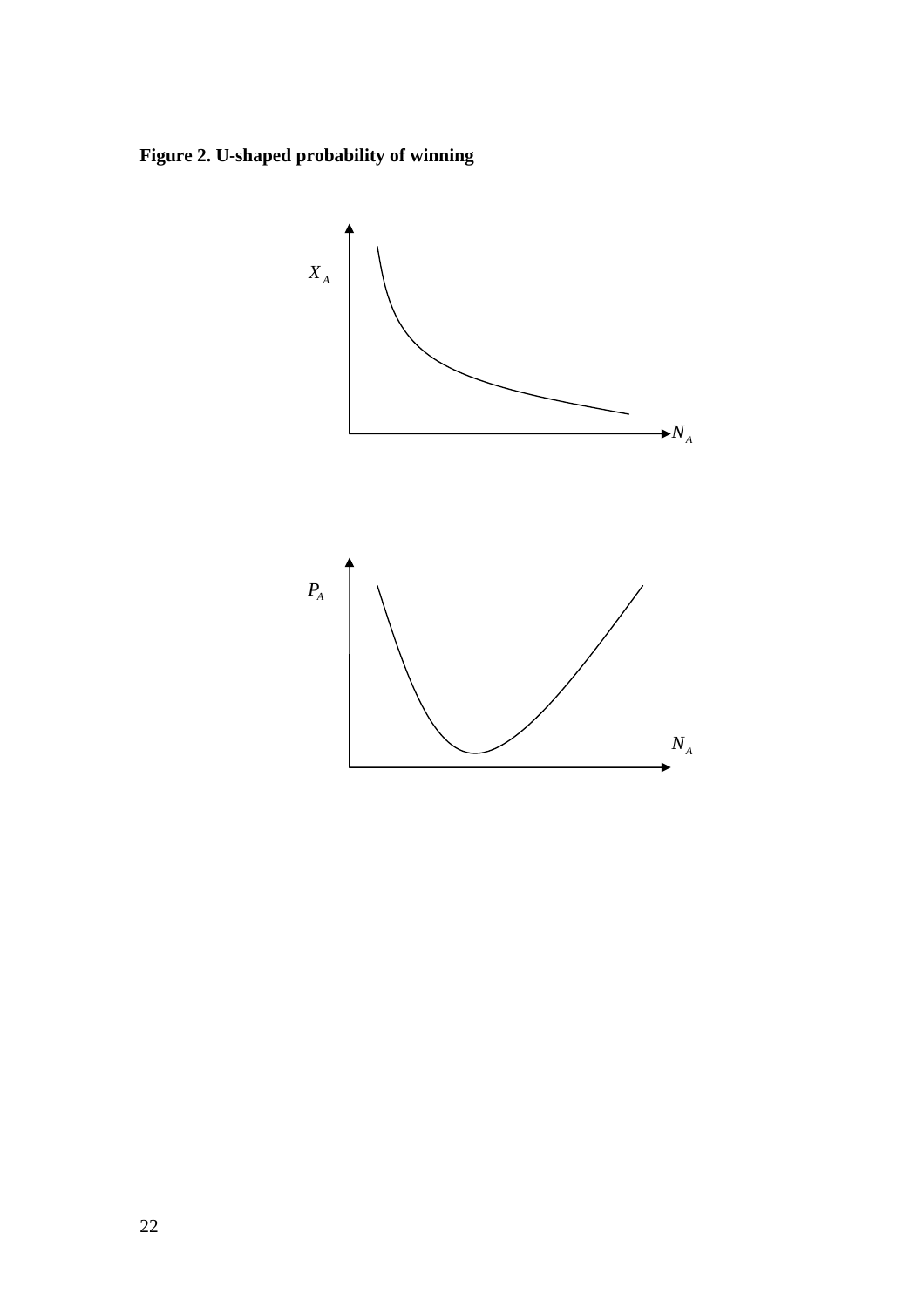| <b>Table 1. Explanatory Variables and Descriptive Statistics</b> |  |  |
|------------------------------------------------------------------|--|--|
|------------------------------------------------------------------|--|--|

| Quantitative variables:                                            |        |                |                |         |
|--------------------------------------------------------------------|--------|----------------|----------------|---------|
| Variable                                                           | Mean   | Std. Dev.      | Min            | Max     |
| Age                                                                | 21.446 | 2.757          | 16             | 30      |
| Minority group size (in 100,000)                                   | 0.933  | 2.548          | $\overline{0}$ | 9.26420 |
| Location size (in 100,000)                                         | 1.3236 | 1.1462         | 0.024          | 4.537   |
| Location percentile                                                | 0.544  | 0.296          | 0.05           | 1       |
| Socioeconomic cluster                                              | 6.077  | 1.569          | $\mathfrak{Z}$ | 10      |
| Share of young people                                              | 0.262  | 0.055          | 0.17           | 0.412   |
| Dummy variables:<br>Gender (%)                                     |        |                |                |         |
| Male<br>Female                                                     |        | 50.49<br>49.51 |                |         |
| Army entertainment troop $\overline{(*)}$<br>Yes<br>N <sub>o</sub> |        | 27.18<br>72.82 |                |         |
| Other musical experience (%)                                       |        |                |                |         |
| Yes<br>N <sub>o</sub>                                              |        | 25.24<br>74.76 |                |         |
| Minority groups (%)                                                |        |                |                |         |
| Yes<br>N <sub>o</sub>                                              |        | 18.45<br>81.55 |                |         |
| Big city $(\% )$<br>Yes<br>$\rm No$                                |        | 42.72<br>57.28 |                |         |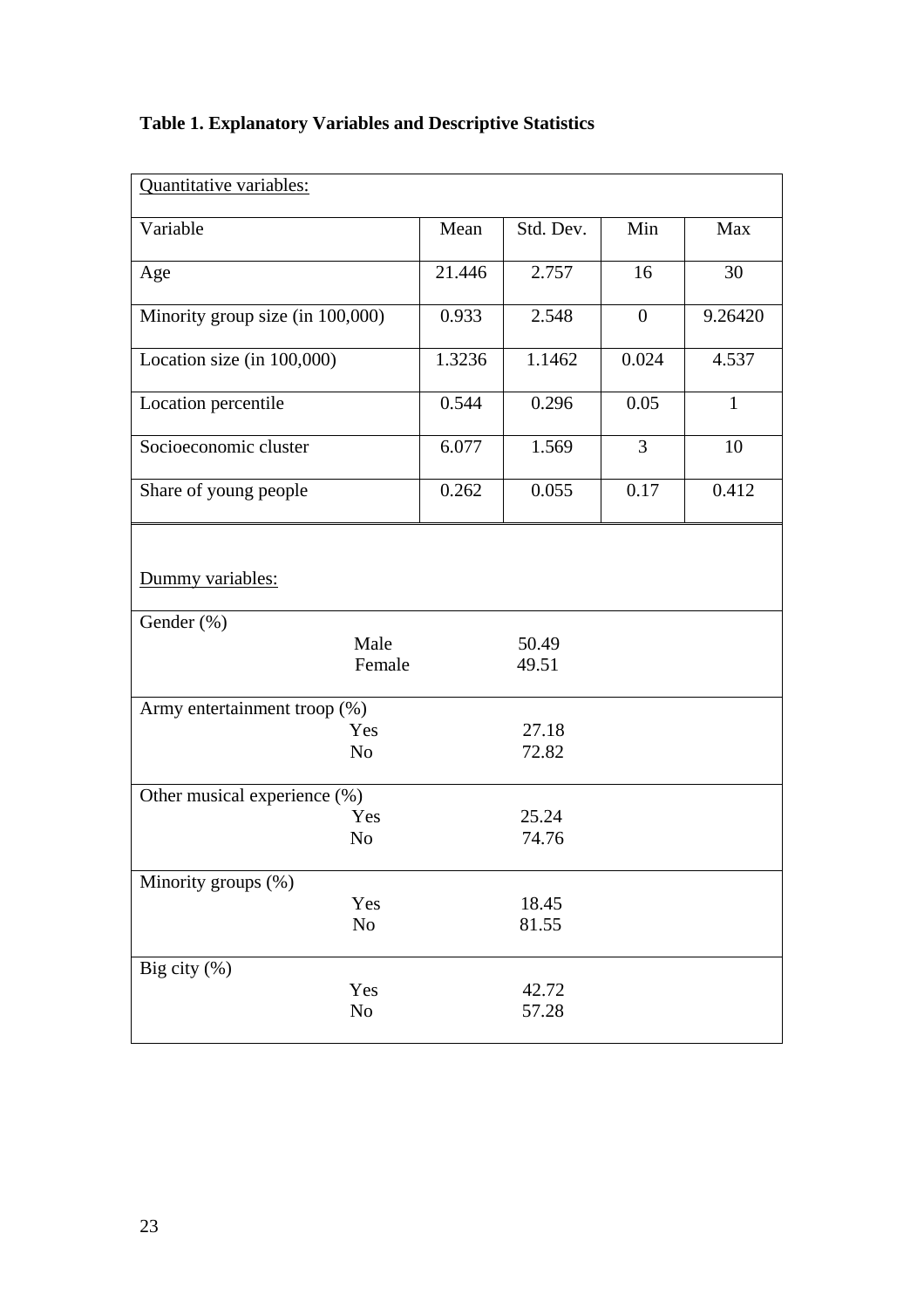### **Table 2. The Dependent Variable**

| <b>Stage</b>                              | Six stages     |                            | Three stages   |                            |
|-------------------------------------------|----------------|----------------------------|----------------|----------------------------|
|                                           | Value          | Percent of<br>observations | Value          | Percent of<br>observations |
| First place (takes part)<br>in the final) | 6              | 4.85%                      | 3              | 14.56%                     |
| Second place (takes<br>part in the final) | 5              | 4.85%                      |                |                            |
| Third place (takes part)<br>in the final) | $\overline{4}$ | 4.85%                      |                |                            |
| Semi-final                                | 3              | 13.59%                     | $\overline{2}$ | 30.10%                     |
| Quarter-final                             | $\overline{2}$ | 16.5%                      |                |                            |
| Others                                    | 1              | 55.34%                     | 1              | 55.34%                     |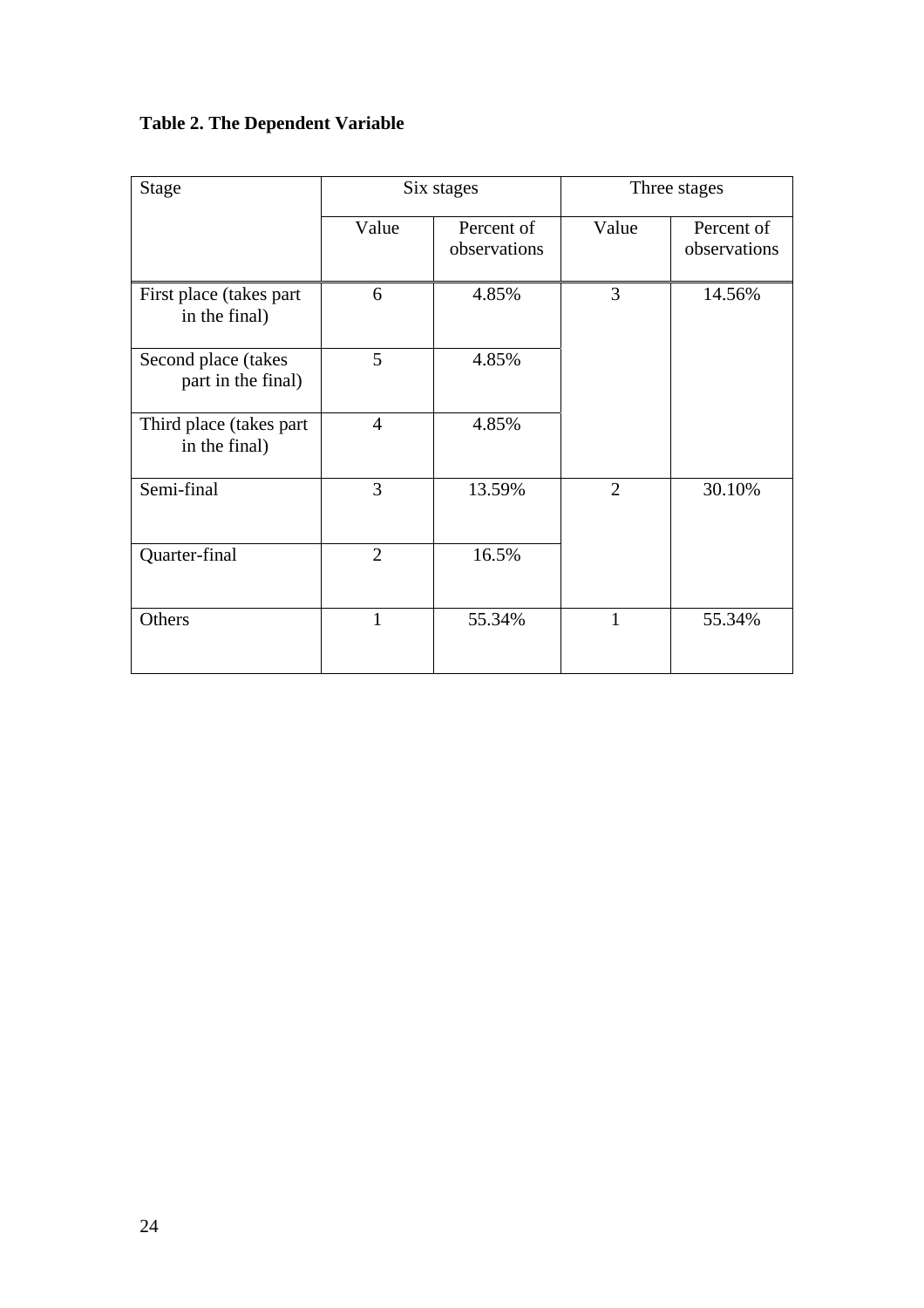## **Table 3. Ordered Logit Estimation of the Probability of Winning the Competition, with Dependent Variable of Three Stages.**

| Independent variables:             | (1)                      | (2)                      | (3)                     |
|------------------------------------|--------------------------|--------------------------|-------------------------|
| Minority group size                | $1.279**$<br>(2.48)      |                          | 1.092**<br>(2.09)       |
| (Minority group size) $2$          | $-0.116**$<br>$(-2.00)$  |                          | $-0.0964*$<br>$(-1.64)$ |
| Location percentile                |                          | $-7.878**$<br>$(-2.5)$   | $-5.674**$<br>$(-1.71)$ |
| (Location percentile) <sup>2</sup> |                          | 5.981*<br>(1.9)          | 3.778<br>(1.13)         |
| Socioeconomic cluster*Big<br>city  | $-0.534***$<br>$(-2.65)$ | $-0.555***$<br>$(-2.79)$ | $-0.500**$<br>$(-2.41)$ |
| Share of young people*Big<br>city  | $8.873***$<br>(1.90)     | 11.074 **<br>(2.25)      | 10.379*<br>(1.95)       |
| Age                                | $-0.005$<br>$(-0.08)$    | $-0.088$<br>$(-1.12)$    | $-0.060$<br>$(-0.73)$   |
| Army entertainment troop           | 1.324**<br>(2.52)        | $1.238**$<br>(2.37)      | $1.461***$<br>(0.542)   |
| Other experience                   | 0.516<br>(0.94)          | 0.456<br>(0.85)          | 0.488<br>(0.86)         |
| LR $\chi^2$                        | 32.72                    | 23.90                    | 36.69                   |
| Prob> $\chi^2$                     | 0.000                    | 0.001                    | 0.000                   |
| Pseudo $R^2$                       | 0.163                    | 0.119                    | 0.183                   |
| Number of observations             | 103                      | 103                      | 103                     |

Notes:

- 1. Z values are denoted in parentheses.
- 2. \*\*\*, \*\*,\* denote significance at 1, 5 and 10 percent, respectively.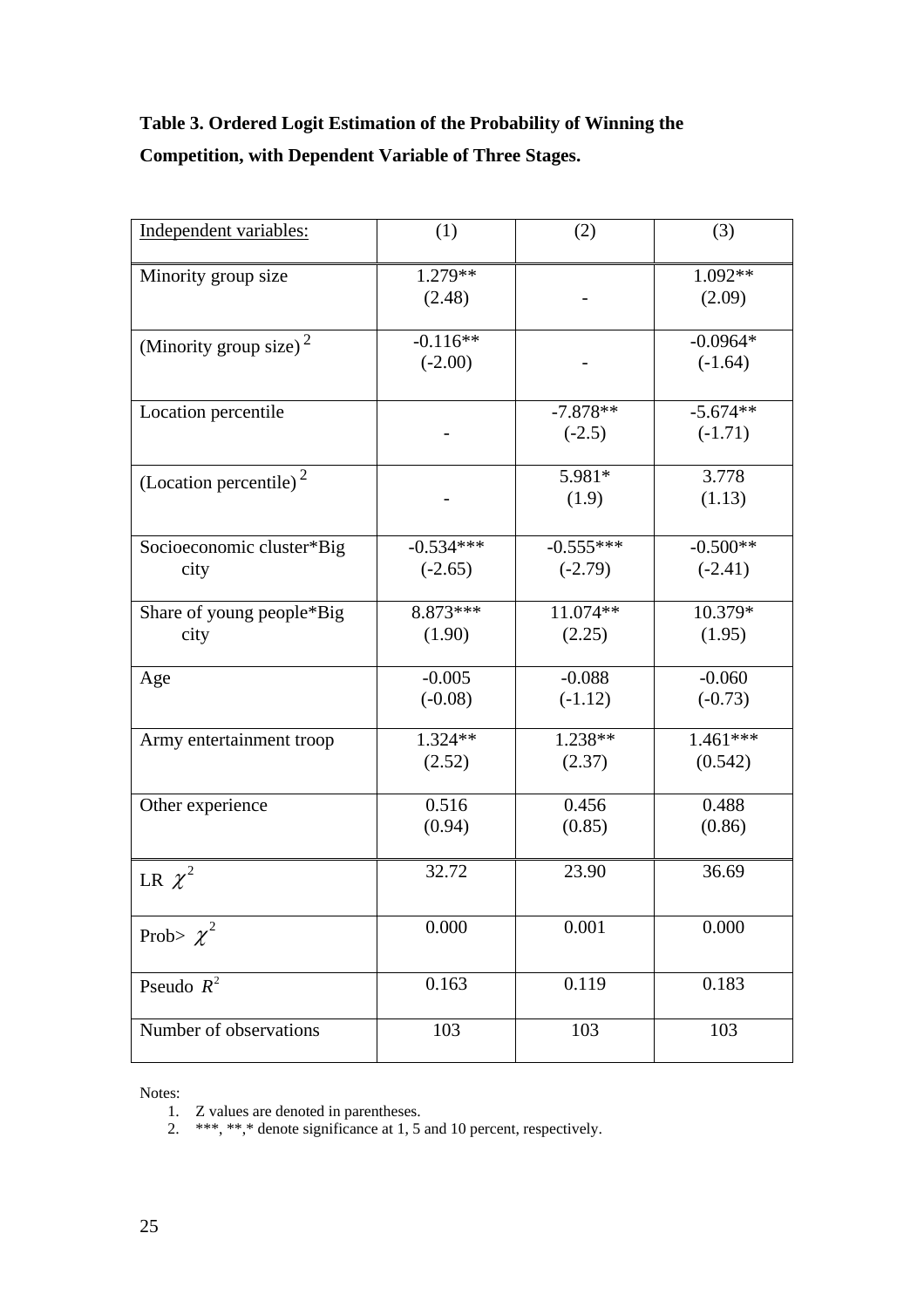## **Table 4. Ordered Logit Estimation of the Probability of Winning the Competition, with Dependent Variable of Six Stages.**

| Independent variables:             | (1)                     | (2)                      | (3)                     |
|------------------------------------|-------------------------|--------------------------|-------------------------|
| Minority group size                | $1.150**$<br>(2.39)     |                          | $1.015**$<br>(2.10)     |
| (Minority group size) $2$          | $-0.101*$<br>$(-1.87)$  |                          | $-0.087$<br>$(-1.61)$   |
| Location percentile                |                         | $-6.950**$<br>$(-2.32)$  | $-5.312*$<br>$(-1.69)$  |
| (Location percentile) <sup>2</sup> |                         | 5.412*<br>(1.79)         | 3.636<br>(1.14)         |
| Socioeconomic cluster*Big<br>city  | $-0.465**$<br>$(-2.45)$ | $-0.504***$<br>$(-2.62)$ | $-0.428**$<br>$(-2.20)$ |
| Share of young people*Big<br>city  | 7.306*<br>(1.66)        | 9.629**<br>(2.05)        | $8.443*$<br>(1.68)      |
| Age                                | $-0.005$<br>$(-0.07)$   | $-0.081$<br>$(-1.06)$    | $-0.057$<br>$(-0.71)$   |
| Army entertainment troop           | 1.159**<br>(2.31)       | $0.993**$<br>(2.01)      | $1.270**$<br>(2.47)     |
| Other experience                   | 0.454<br>(0.86)         | 0.386<br>(0.74)          | 0.422<br>(0.78)         |
| LR $\chi^2$                        | 30.71                   | 20.36                    | 34.36                   |
| Prob> $\chi^2$                     | 0.000                   | 0.004                    | 0.000                   |
| Pseudo $R^2$                       | 0.111                   | 0.073                    | 0.124                   |
| Number of observations             | 103                     | 103                      | 103                     |

Notes:

2. \*\*\*, \*\*,\* denote significance at 1, 5 and 10 percent, respectively.

<sup>1.</sup> Z values are denoted in parentheses.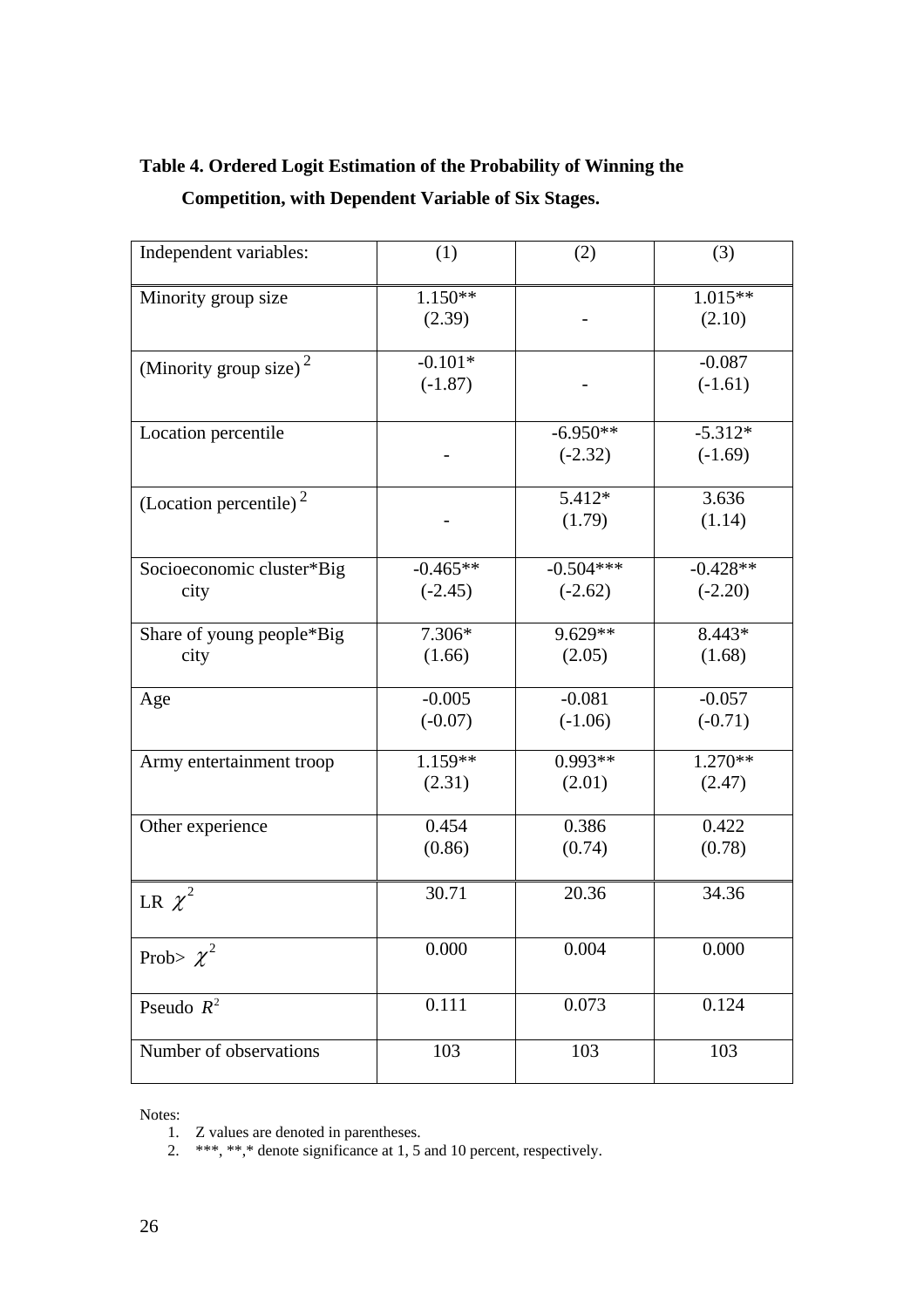#### **Appendix—data sources**

#### **1. Personal data on the contestants**

Personal data on the contestants such as: gender, age, residence, musical experience, belonging to minority groups and the stage that he/she reached in the competition were collected from the official website of "A Star Is Born", fan websites, personal websites, contestant blogs and watching the programs. The official website of "A Star Is Born" only contains full details on the contestants from seasons 4 and 5 (years 2006-2007) and was used as the basis for data on the contestants from those seasons. The data on contestants from earlier seasons were collected from the other mentioned sources.

The main websites from which the data were drawn are:

Official website of "A Star Is Born 5":

http://www.keshet-tv.com/Starborn5/Default.aspx

Official website of "A Star Is Born 4":

http://www.keshet-tv.com/Starborn4/Default.aspx

Links to contestants personal websites:

http://index.nana10.co.il/category.asp?cat=3144

Details on season 3 contestants:

http://www.tve.co.il/mini.asp?id=31

Details on season 2 contestants:

http://www.tapuz.co.il/blog/userBlog.asp?FolderName=KohavNolad2

Details on season 1 contestants:

http://mooma.keshet-tv.com/Discs.asp?ArtistID=29&AlbumID=39331

#### **2. Data on residence location and minority group characteristics**

- The number of residents in a locality and the minority group sizes were obtained from the Central Bureau of Statistics, Statistical Abstract of Israel for the years 2003-2007.
- The socioeconomic clusters of residence localities were collected from the Central Bureau of Statistics, Characterization and Classification of Local Authorities by the Socioeconomic Level of the Population, 2003.